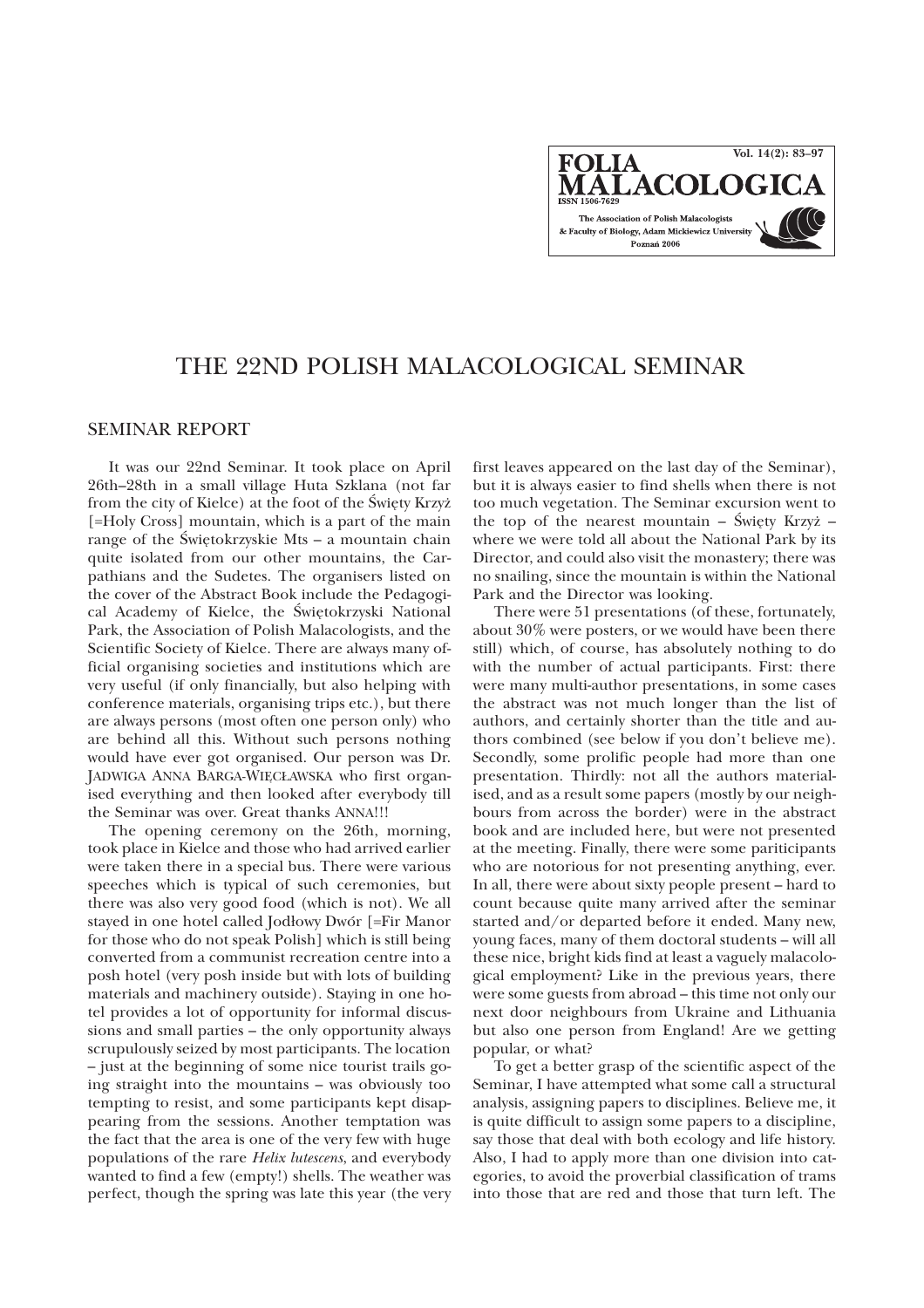results of the main categorisation are presented in the Table.

The division in the table disregards the kind of animal that was studied (snail or bivalve) or where the animal was caught (land or water); hence my further divisions. These do not merit a table, but the snail:bivalve ratio among the presentations was 2.38:1, and the land:water ratio was 1.13:1. In contrast to many of the previous Seminars, aquatic malacology no longer dominated; in fact I think that the nearly fifty-fifty proportion is ideal. Another very nice fact was that as many as nine presentations dealt with various aspects of life histories – a field that nowadays is often neglected because such studies are time-consuming and will not result in a hundred publications per head per year, but on the other hand are very useful and extremely interesting.

Most oral presentations were quite beautiful and even some people, who during the previous Seminars stoutly refused to use PowerPoint, now use it all right. Most posters were very good, too, though some criticised them mercilessly.

During the first seven (or more?) Seminars there was a tradition of the so-called round table discussions. Their purpose was to keep everybody informed about what other people were doing and/or planning to do, look for help, initiate co-operation etc., and also to introduce new people to the rest. Then somehow they got abandoned. The round table was originally STEFAN ALEXANDROWICZ's idea and he organised such discussions as long as he organised the seminars (for details see Folia Malacologica 7 (1999): 275–291: POKRYSZKO B. M., RIEDEL. A. Polish malacology – past, present and future). Now it was decided that we should reinstate the tradition, but I fear it was not a success. The number of participants during the first few seminars was about 20–30, which left time enough for everybody to say what they were doing. Now there were simply too many people and there was barely time enough for them to say what institution they work for. Maybe from now on such discussions should have a somewhat different form?

| No. | Discipline                                | Number of pa-<br>pers/posters |
|-----|-------------------------------------------|-------------------------------|
| 1   | Ecology                                   | 9                             |
| 2   | Life histories                            | 9                             |
| 3   | Conservation                              | 7                             |
| 4   | <b>Fossil molluscs</b>                    | 5                             |
| 5   | Applied malacology                        | $\overline{4}$                |
| 6   | Parasitology                              | 3                             |
| 7   | Faunistics                                | $\overline{2}$                |
| 8   | Methodology                               | 2                             |
| 9   | Physiology                                | $\overline{2}$                |
| 10  | Structure (histology, cytology,<br>shell) | 2                             |
| 11  | Systematics                               | 2                             |
| 12  | Molecular genetics                        | 1                             |
| 13  | Others (general, archaeology)             | 2                             |

During the banquet, with lots of good food and drink and also a dancing option (you wouldn't believe how some malacologists can dance!), each participant was given a special Seminar Mug, with some *Helix lutescens* and some other helicids on it; the *Helix* came out sinistral, probably because the mug-producers did not appreciate chirality. On the last day, before departure, we were taken to the town of Wąchock, to visit the monastery; we were also given a very good lunch which some consumed in a great hurry, being afraid to miss their trains. There are rumours that the next Seminar will be organised by the malacological team from Siedlce.

Our Abstract Book was in Polish, with *Helix lutescens* on the cover. Brief abstracts in English are presented below; they were in some cases rather brutally abbreviated, and in most cases translated behind the authors' back, by Yours Truly

BEATA M. POKRYSZKO Museum of Natural History, Wrocław University Sienkiewicza 21, 50-335 Wrocław, Poland (e-mail: bepok@biol.uni.wroc.pl)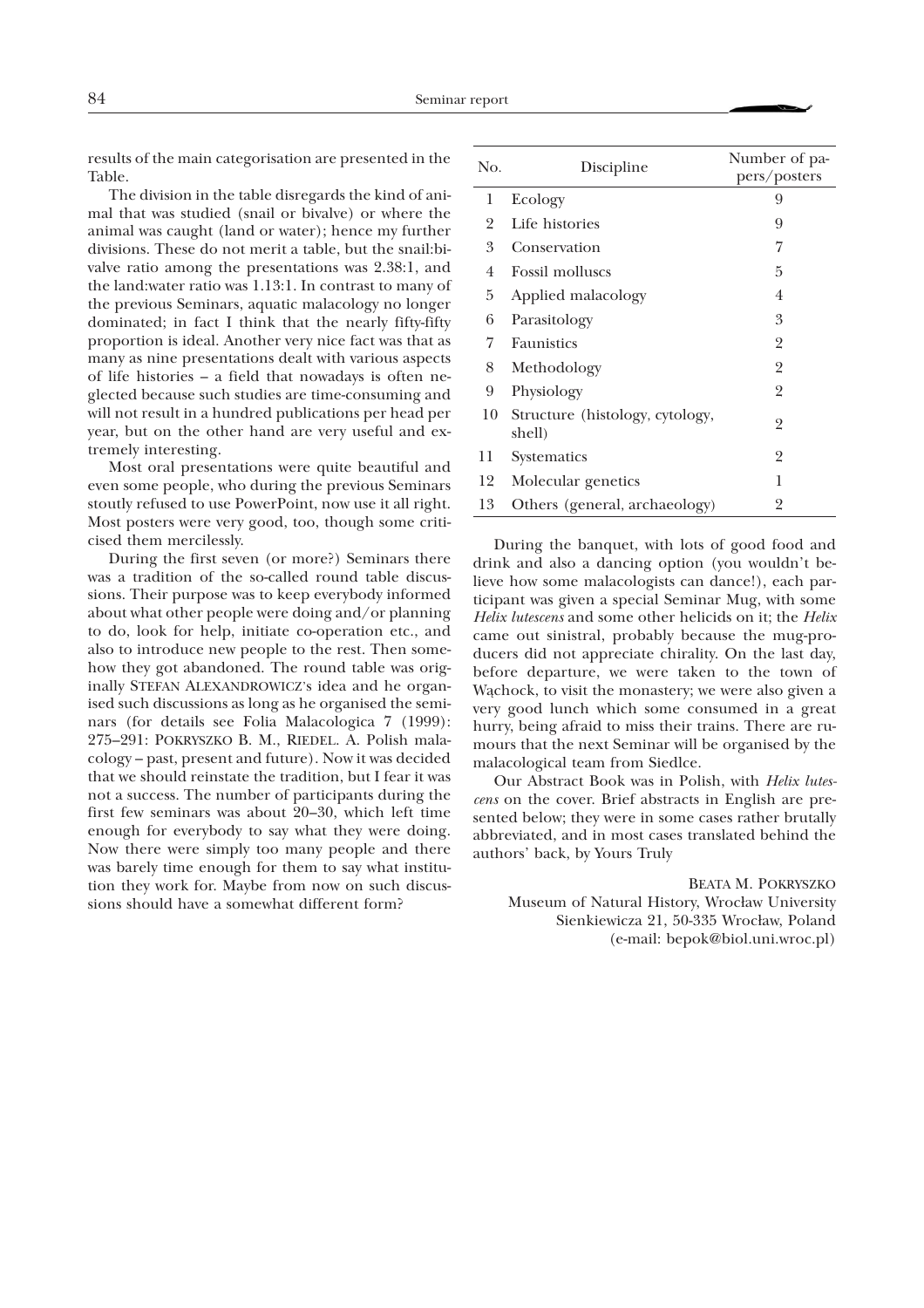

# ABSTRACTS OF THE 22ND POLISH MALACOLOGICAL SEMINAR, HUTA SZKLANA 2006

# DYNAMICS OF THE OCCURRENCE OF *DREISSENA POLYMORPHA* (PALLAS, 1771) IN THE SULEJÓW RESERVOIR IN 1997–2005

#### ANNA ABRASZEWSKA-KOWALCZYK

Katedra Zoologii Bezkrêgowców i Hydrobiologii U£

First information on the appearance of the zebra mussel in the Sulejów Reservoir dates from 1995. Samples of 1997, taken along three transects in different parts of the reservoir, showed a considerable but varied density of the mussel, the highest recorded value being 31,776 indiv.  $m^{-2}$  (dam); the density was the lowest on sandy bottom. In 2005 no mussels were found on the dam and associated machinery; the density on the concrete casing of the dam was only 1,484 indiv. m–2, and the number of empty shells increased (664 indiv.  $m^{-2}$ ). Filling the reservoir with muddy deposits resulted in a narrowing of the sandy and sandy-muddy zone to a few dozen metres; the zone was attractive to both *Dreissena* and unionids, the latter constituting the main substratum for the zebra mussel in the reservoir's littoral.

#### SHELL THANATOCOENOSES ON A COASTAL TERRACE IN LIDO DI OSTIA NEAR ROME

#### STEFAN WITOLD ALEXANDROWICZ

### Polska Akademia Umiejętności

Abundant accumulations of land snail shells occur on a terrace of the Tyrrenian Sea near Rome. The terrace is 5–7 m high and 100–200 m wide, with low patchy vegetation on a substratum of sand, clay and – in places – fine gravel. The material accumulates in situ, or is transported by water and wind, resulting in autochthonous and parautochthonous assemblages corresponding to necro- and allocoenoses. The variance among samples from 100 squares (total of  $1 \text{ m}^2$ ) indicates a clustered distribution of the shells, suggesting a short-distance transport and deposition in local concentrations. The assemblage includes 17 species of terrestrial snails which are common in the Mediterranean; the most abundant are *Cochlicella barbara, Xerotricha conspurcata* and *Candidula intersecta*, followed by *Vallonia pulchella, Lauria cylindracea, Rumina decollata, Cochlicella acuta, Cernuella cisalpina* and *Microxeromagna vestita*. Other species (*Eobania vermiculata, Theba pisana, Punctum pygmaeum, Cecilioides acicula, Cernuella virgata, Cochlicella conoidea, Discus rotundatus, Oxychilus draparnaudi*) are accessory components which is reflected in the frequency and dominance structure (the first three species combined

constitute 80%, their Ci-Di indices being 37.5 and 25.3). The diversity index ADI is 0.532 indicating a polymictic assemblage. Species malacospectra allow to distinguish three types of thanatocoenoses. The first is characterised by the dominance of *Cochlicella barbara*, the second has two main components: *Xerotricha conspurcata* and *C. barbara*, the third includes four species in equal proportions: *C. barbara, X. conspurcata, Candidula intersecta* and *Microxeromagna vestita*. Shell accumulations in shaded places are sometimes different, with a locally higher proportion of larger species (*Eobania vermiculata, Theba pisana, Rumina decollata*). The differences reflect the habitats and malacocoenoses rather than deposition conditions. More than half of the material corresponds to 4–8 mm fraction, ca.  $1/4$  – to 2–4 mm fraction which may partly reflect the composition of the malacofauna and partly the dynamics of the transport of the material.

# MOLLUSC ASSEMBLAGES IN LATE GLACIAL AND HOLOCENE LACUSTRINE DEPOSITS IN N. POLAND

### WITOLD PAWE£ ALEXANDROWICZ

Zakład Analiz Środowiskowych i Kartografii, Akademia Górniczo-Hutnicza

Analysis of mollusc assemblages in many sites with lacustrine carbonate deposits (mainly lacustrine chalk and gyttja) provided a basis for reconstruction of development and evolution of mollusc communities in the late glacial and Holocene of N. Poland. The assemblages characterise habitat types and indicate association with climatic phases. Terrestrial habitats that dominated in the lower part of the Late Glacial were inhabited by poor communities of cold-loving species. Dry areas of polar steppe type harboured mainly *Pupilla muscorum loessica* and *Vallonia tenuilabris*, tundra habitats were inhabited by *Columella columella* and *Vertigo parcedentata*. Humid habitats which appeared during Alleröd or at the end of Older Dryas were inhabited by a community with *Vertigo genesii* and *Vertigo geyeri*. At the same time (Alleröd) small, usually well-vegetated water bodies developed, with a specific malacofauna where cold-loving *Pisidium* dominated. Expansion of wetlands in the Younger Dryas resulted in habitats with a characteristic community with *Vertigo genesii* and *Vertigo geyeri*. Periodically disappearing water bodies were characterised by the presence of *Valvata cristata* and *Armiger crista*, the association being often enriched with lymnaeids, planorbids and *Pisidium*.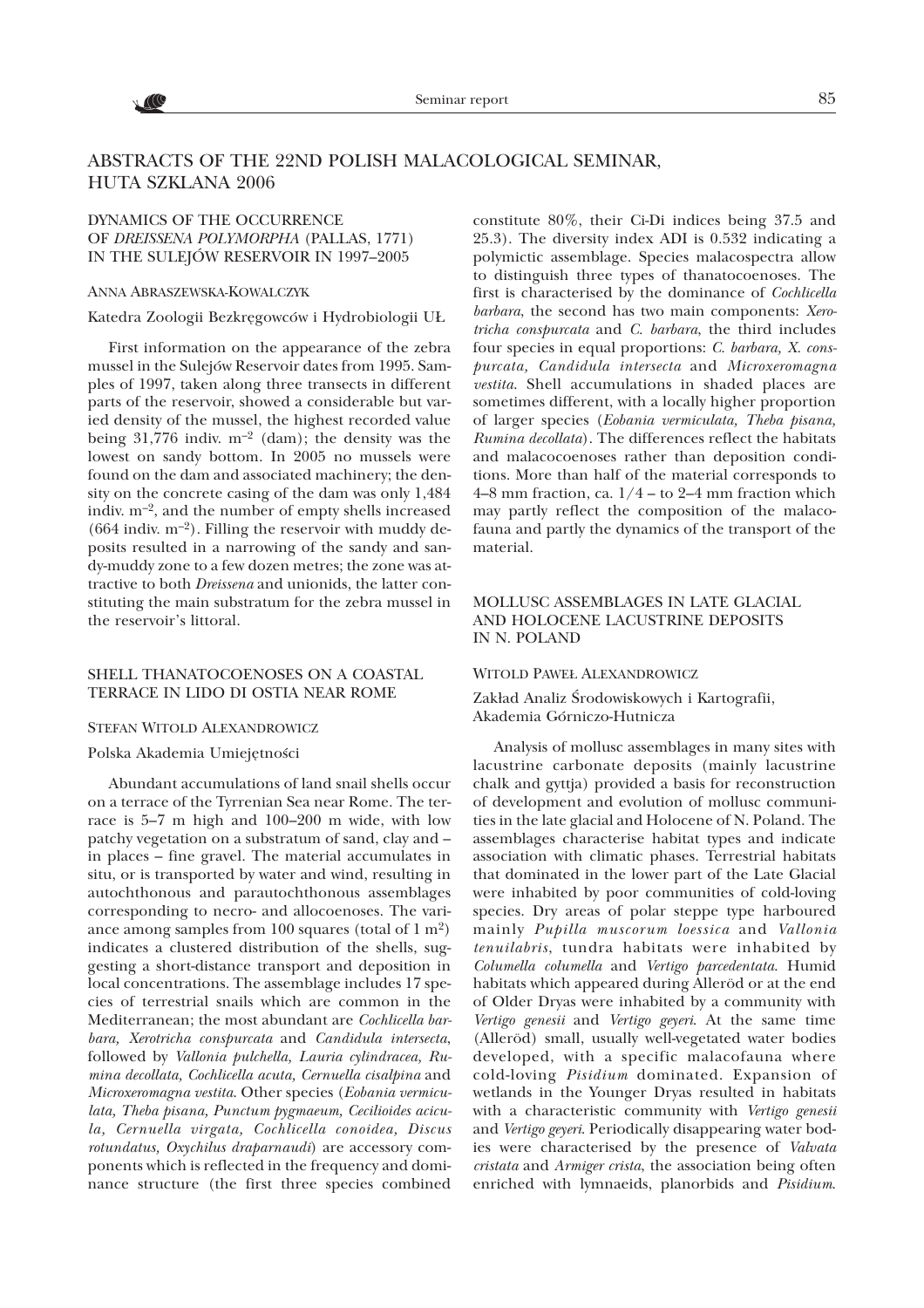Well-vegetated water bodies were inhabited by diverse malacocoenoses. Large stagnant water bodies which also appeared at the end of the Late Glacial had rich and diverse aquatic malacocoenoses with a considerable proportion of *Valvata piscinalis*. Early Holocene deposits were characterised by common occurrence of *Bithynia tentaculata*.

### SPECIFICITY OF MALACOSTRATIGRAPHY OF THE LATE QUATERNARY

#### WITOLD PAWE£ ALEXANDROWICZ

### Zakład Analiz Środowiskowych i Kartografii, Akademia Górniczo-Hutnicza

Quaternary stratigraphy is governed by specific laws. Divisions are delineated and defined in a way different from that applied to older geological systems. Several factors contribute to this specificity: the high rate of evolutionary processes, episodes of rapid extinction, spatio-temporal diversity of palaeoenvironments, the possibility of their reconstruction and the duration of the Quaternary. Sequences of mollusc assemblages in Late Quaternary deposits of different origin provide a basis for palaeoenvironmental and stratigraphic conclusions. Attempts were made at constructing malacostratigraphic schemes based on biozones, but the possibility of using such zones is very problematic. Late quaternary malacostratigraphy uses local levels, which are often limited to particular habitats or climatic zones, and are thus nominal zones while actual divisions are rather eco- or climatostratigraphic. The names of zones are usually coined from the most typical species. Despite all the limitations and difficulties application of malacostratigraphic schemes in Quaternary studies is wide. In many cases it is the only method of reconstructing temporal sequences and local or regional chronologies of events.

### MORPHOLOGY OF GLANDULAR CELLS OF THE FEMALE PART OF SPERMOVIDUCT IN HIBERNATING *HELIX POMATIA* L.

#### ADAM BABULA

Zakład Biologii Komórki, Wydział Biologii, Uniwersytet Adama Mickiewicza

The reproductive system of *Helix pomatia* includes numerous glands. The female part of the system contains characteristic bottle-shaped cells located below the epithelium lining the oviduct lumen. In summer, in reproductively active snails, the apical parts of these cells are filled with numerous vacuoles containing fine fibrillar material of medium electron density. The material is secreted to the oviduct lumen and probably

represents sugars – components of egg envelopes. Snails collected in September were hibernated for several months in constant conditions (+4°C, 40% relative humidity, in the dark). In April their spermoviducts were examined. Their glandular cells contained Golgi structures, endoplasmic reticulum and numerous vacuoles in their apical parts. The vacuoles contained material of high electron density; no secretion to the oviduct lumen was observed. The results indicate an activity of the cells in spite of long hibernation.

### PROTECTION OF MALACOFAUNA ON THE 55TH ANNIVERSARY OF THE ŚWIETOKRZYSKI NATIONAL PARK

#### JADWIGA ANNA BARGA-WIĘCŁAWSKA

Instytut Biologii, Akademia Œwiêtokrzyska im. Jana Kochanowskiego

Seventy two species of terrestrial gastropods and 12 species of aquatic molluscs are known to live in the Świętokrzyski National Park. The proportion of montane species is high (16.5%); some SE-European species are present (5%). Xerothermophilous species inhabit outcrops of Devonian dolomites in three localities in the £ysogóry range. Rich malacocoenoses are found near the monastery on Mt. £ysiec. The Park has been subject to acid emission for over 40 years; the deteriorating edaphic and hydrological conditions limit the occurrence of the malacofauna. The 2003–2005 studies on terrestrial gastropods of nature reserves Zapusty and Skały and in several other sites revealed rich malcocoenoses (36 species in Zapusty, 42 in Skały). The following species were recorded from £ysogóry for the first time: *Vallonia pulchella, V. costata, Clausilia bidentata, Chondrula tridens, Cecilioides acicula, Helicella obvia, Cepaea vindobonensis* and *Helix lutescens*. Some species rare in £ysogóry were found on carbonate outcrops and near buildings: *Carychium minimum, C. tridentatum, Cecilioides acicula, Vallonia enniensis, Chondrula tridens, Cochlicopa nitens*. Preventing succession on carbonate outcrops is one of the conditions of protection of the malacofauna. Another is preventing trampling the vicinity of monastery buildings on Mt. £ysiec.

# FOREST SNAIL FAUNAS IN THE KASZUBY UPLANDS: A RICH NORTHERN REFUGE

ROBERT A. D. CAMERON<sup>1</sup>, BEATA M. POKRYSZKO<sup>2</sup>

1Department of Animal and Plant Sciences, University of Sheffield, England <sup>2</sup>Uniwersytet Wrocławski, Muzeum Przyrodnicze

Northern and Western Poland appears to have rather poor forest snail faunas, and many species oc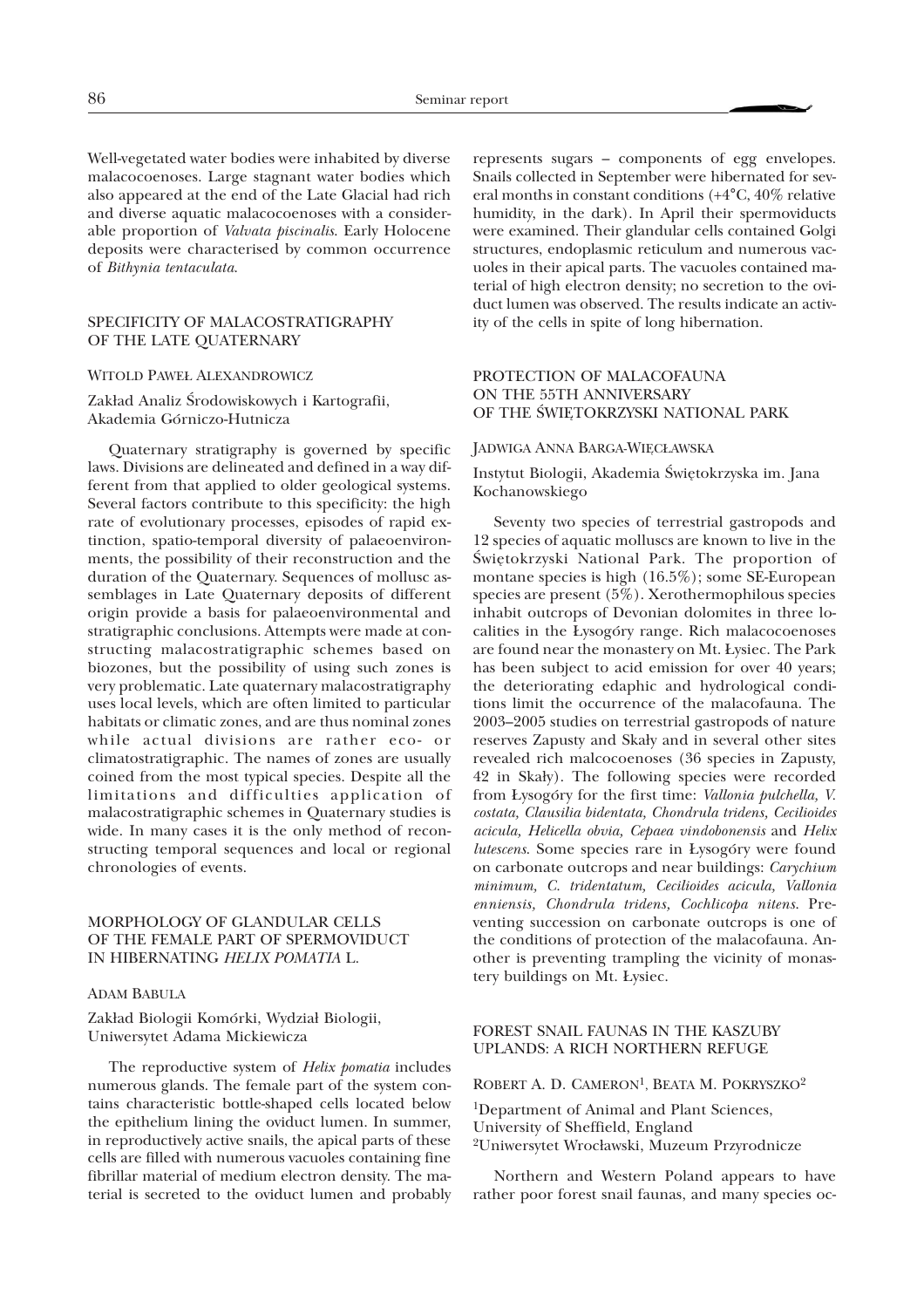$\sqrt{6}$ 

cur only sporadically. Earlier work by DROZDOWSKI, who used only Oekland frames, suggested that Kaszuby might be an exception. We sampled 14 sites among three localities in the Kaszuby uplands, all river gorges, using standard techniques used by us elsewhere. In total we found 43 snail species, and the richest individual site held 31. Faunas from the various plots resemble each other closely, and the fauna is especially rich in clausiliids (10 species), most of which occur in many samples. Other uncommon species, such as *Vertigo alpestris* and *Helicigona lapicida* were also found. The overall fauna is remarkably similar to that found in the Białowieża forest, and even to that around Lwów. Even the fauna of the Valdai hills in western Russia is more similar than that of the much closer Sudetes. A combination of natural and human-induced changes may have impoverished the western fauna, but a few refugia such as these in the Kaszuby uplands can tell us what the original fauna was like.

# SUBFOSSIL MOLLUSCS IN HOLOCENE DEPOSITS OF THE ESTUARY SECTION OF THE REGA RIVER VALLEY NEAR MRZEŻYNO

#### BERNARD CEDRO, ROBERT WOZIÑSKI

Zakład Geologii i Paleogeografii, Instytut Nauk o Morzu, Uniwersytet Szczeciñski

The malacological analysis was aimed at determining the qualitative and quantitative composition of subfossil mollusc assemblages. Two rather thick cores  $(11-13 \text{ m})$  from the vicinity of Mrzeżyno were examined. They proved to contain a total of 987 shells representing 19 snail and bivalve species of freshwater (84.30%), brackish (1.82%) and marine (13.88%) habitats. The most abundantly represented taxa were *Bithynia tentaculata* (41.84%), *Valvata pulchella* (19.86%) and *Cardium glaucum* (12.56%). Other taxa recorded were, among others, lymnaeids, sphaeriids, valvatids, *Armiger* and *Acroloxus*. Lithological analysis combined with analysis of the shell material made it possible to distinguish sedimentation environments during late glacial and Holocene. The lower parts of the cores consisted mainly of silty, algal and detritus gyttja, with freshwater fauna with *Bithynia tentaculata, Valvata cristata, Lymnaea* sp. and *Pisidium* sp. The mid parts contained layers of gyttja and sand, i.e. brackish-marine deposits with *Cardium glaucum*. The top parts contained gyttjas with a high content of organic material with freshwater taxa such as *Bithynia tentaculata* and *Valvata pulchella*.

# CADMIUM CUMULATION IN *LYMNAEA* **STAGNALIS FROM GARDEN PONDS IN PLEŚNA** (MA£OPOLSKA)

#### GRZEGORZ FORMICKI, ROBERT STAWARZ

Zakład Zoologii Kręgowców, Instytut Biologii, Akademia Pedagogiczna w Krakowie

In a situation of changed water regime, small artificial garden ponds often replace natural water bodies, providing habitats for aquatic plants and animals. The ponds are often cleaned using various chemicals; they are often polluted by fertilisers, herbi- and insecticides or by industrial emission. One of the most common inhabitants of such ponds is *Lymnaea stagnalis*. We analysed the content of cadmium, zinc and copper in *L. stagnalis* from ponds in Pleśna. Cadmium was detected in all ten examined specimens; its mean content in dry tissue was 4.68 ppm (2.37–6.46); the corresponding values for zinc and copper were 257 (147–522) and 166 (22–536). The cumulated cadmium resulted in a significant decrease in the content of zinc (r=0.83, p=0.0027) and copper (r=0.87, p=0.001). A positive correlation was found between the level of zinc and copper  $(r=0.94, p=0.000007)$ . Garden ponds may be polluted with cadmium, resulting in its cumulation in the animal tissues and elimination of zinc and copper ions which are important for physiological processes. *Lymnaea* from such ponds may be an important link introducing cadmium into natural food chains.

# DO LARGE FEMALES PRODUCE MANY EMBRYOS? REPRODUCTIVE STRATEGY OF A FRESHWATER SNAIL *VIVIPARUS VIVIPARUS* IN THE LITTORAL OF A FLOW RESERVOIR

### BEATA JAKUBIK, ANNA STAÑCZYKOWSKA

Katedra Ekologii i Ochrony Środowiska, Akademia Podlaska w Siedlcach

Body size is an imporant component of life history: a large size increases chances for survival and affects reproductive abilites. Is it more profitable to be large or to limit the time of growth? *Viviparus viviparus* is long-lived and iteroparous. The study included snails from seelcted sites in the littoral of the Zegrzyñski Reservoir and estuary sections of its associated rivers. In both habitats fertile females dominated and formed aggregations; females of size classes III  $(12.1-20.0 \times 12.1-25.0 \text{ mm})$  and IV  $(20.1-25.0 \times 12.1-20.0 \times 12.1)$ 25.1–35.0 mm) formed a majority, class II  $(8.1–12.0 \times$ 8.1–12.0 mm) and I  $(= 8.0 \text{ mm})$  being less numerous. The mean number of embryos was found to be positively correlated with the shell height and width, dry body mass and dry shell mass; the number of embryos at particular development stages was correlated with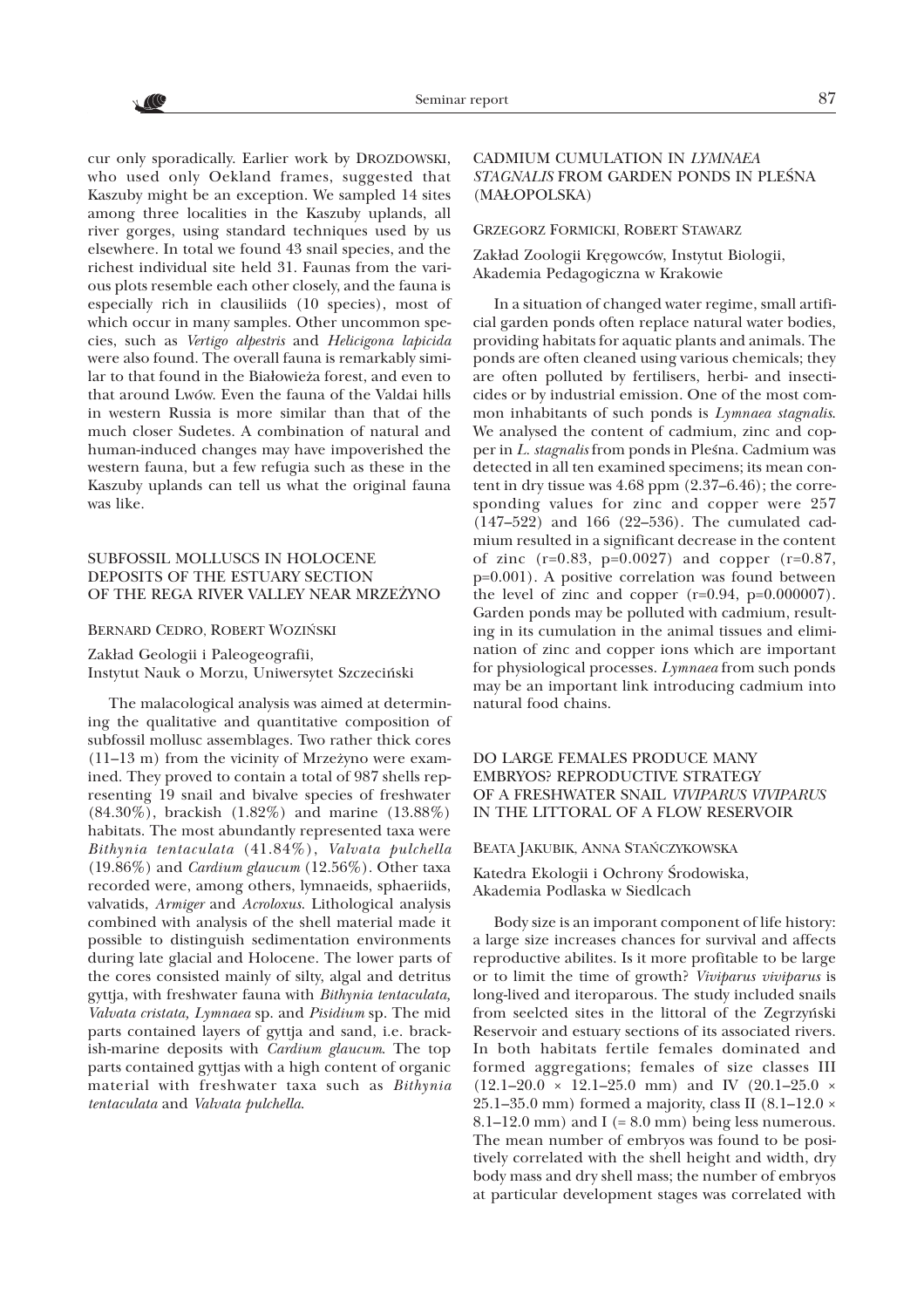the same parameters. It seems that in *V. viviparus* selection favours long reproductive life rather than early reproduction; the snails tend to mature late, and the reproduction rate increases with body size.

# GROWTH RATE OF *VIVIPARUS VIVIPARUS* IN THE FIELD AND IN THE LABORATORY

#### BEATA JAKUBIK

Katedra Ekologii i Ochrony Środowiska, Akademia Podlaska w Siedlcach

The objective of the experiment was determination of growth rate depending on age of the snails. The individuals came from an oxbow of the Bug River; the duration of field and laboratory observations was two years. In the laboratory, in the first year the snails exceeded the size limit of size class I (height = 8.0 mm, shell covered in characteristic setae) in the fifth month of life, reaching size of class II  $(8.1-12.0 \times$ 8.1–12.0 mm) and did not reproduce. In the second year the snails grew at the same rate, reaching size class III  $(12.1–20.0 \times 12.1–25.0 \text{ mm})$ . They started to reproduce at the age of 24 months. In the field, at the age of one month, the juveniles reached size class I, and at the end of their first year – class II, and did not reproduce. At the age of 18 months they reached class III and started reproducing. The growth was faster in natural conditions; in both situations the snails reproduced in the second year of life, at size class III. The size did not affect the growth rate.

# MALACOCOENOSES OF WATER BODIES IN THE BUG RIVER FLOODPLAIN BETWEEN KAMIEÑCZYK AND £ÊG NURSKI

#### EWA JURKIEWICZ-KARNKOWSKA

Katedra Ekologii i Ochrony Środowiska, Akademia Podlaska w Siedlcach

Molluscs were sampled in 14 water bodies of different position relative to the river, connection to the river and hydrological dynamics, located between the 118th and 135th km of the river. The samples were taken in late spring and summer of 2005 from 0.5–1 m2 bottom and from higher aquatic vegetation. Thirty five species were recorded (6 based on empty shells only): 25 snails and 10 bivalves. The malacocoenoses varied in their species richness (1–19 species of live molluscs and 4–27 species, including those based on empty shells only); the number of specimens per sample ranged from 1 to over 300. The most common species (F=50%) were *Lymnaea corvus, L. stagnalis, Planorbarius corneus* and *Anisus vortex*, and – considering empty shells – also *Viviparus contectus, Bithynia tentaculata* and *Segmentina nitida*. The dominance

structure varied between the water bodies; most often the dominant was *Bithynia tentaculata*, with a high proportion of *Lymnaea corvus, L. stagnalis, Sphaerium corneum* and *Segmentina nitida*. The largest water bodies were the richest in species and showed the most complex dominance structure. The studied malacocoenoses in most cases showed little similarity in their species composition and dominance structure, only the largest water bodies and the two temporary water bodies showed a higher similarity.

# STUDIES OF THE STUDENTS' SCIENTIFIC CLUB OF THE RZESZÓW UNIVERSITY ON PLANTS AS SOURCES OF BIOLOGICAL MOLLUSCICIDES

EWA KACZOR<sup>1</sup>, ILONA LEGIĘĆ<sup>1</sup>, MARTA PISAREK<sup>2</sup>

<sup>1</sup>SKN Rolników "Włościanin", Sekcja Agroekologii "Fitofagusie" <sup>2</sup>Katedra Agroekologii, Wydział

Biologiczno-Rolniczy, Uniwersytet Rzeszowski

For over 10 years slugs have been among the most important pests in the Subcarpathian region. Possible reasons for the increase in their abundance are climatic changes, changes in plant production technology, increased import of plant material. Various preventive and control methods are used in order to limit the slug abundance and the slug-caused losses. Chemical methods are the most popular among agricultural producers, but – since they have disadvantages – numerous institutions conduct studies aimed at devising methods that would employ natural enemies of slugs or biologically active plant substances (alleocompounds). Members of the Agreocological Section have conducted studies on plants as sources of molluscicides since 2000. Various extracts of 25 medicinal plants have been tested. All the substances were compared to aqueous extract of garlic cloves, adopted as standard. The most effective substance was extract from roots of cowslip. Most of the tested substances disturbed assimilation of the ingested food by slugs.

### THE EFFECT OF IMPREGNATION OF WINTER WHEAT SEEDS ON FEEDING OF *ARION LUSITANICUS*

#### TOMASZ KA£USKI

#### Zakład Zoologii, Instytut Ochrony Roślin

*Arion lusitanicus*, introduced in Poland in the 1990s and today widespread in the Subcarpathian region of the country, is an important pest in gardens, orchards and fields, where it causes losses in crops of winter wheat and winter rape. The only means of control is the use of granulated molluscicides which has many disadvantages. The aim of this study was to test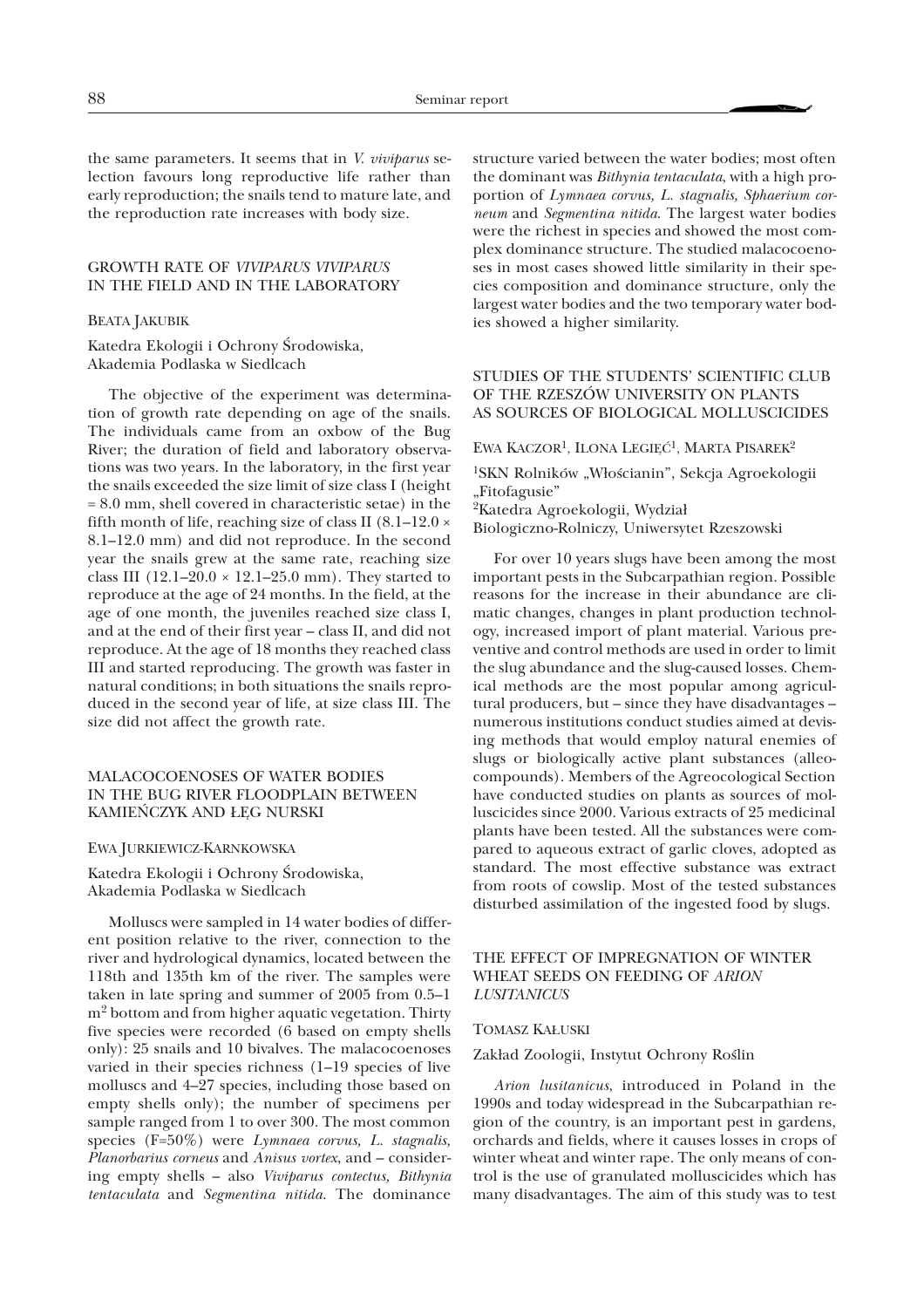the efficiency of selected substances as seed impregnators against feeding of *A. lusitanicus*. Eleven active substances, 3 commercial seed impregnators, 3 plant extracts and 2 granulated molluscicides were tested in laboratory conditions. Copper sulphate at all tested doses (0.734, 0.674, 0.664 g dry mass), caffeine (0.692 dry mass) and bis (tributyltin) oxide (0.690 g dry mass) proved to be the most effective. Most other substances tested resulted in a decreased damage by slugs; plants from seeds impregnated with imidaclopride and carbosulphate at the two lowest doses and sodium pentachlorophenolate at the two highest doses were damaged more than untreated plants.

# DO PREDATORS AFFECT BEHAVIOUR OF *DREISSENA POLYMORPHA*?

V (C

### JAROSŁAW KOBAK<sup>1</sup>, TOMASZ KAKAREKO<sup>2</sup>

<sup>1</sup>Zakład Zoologii Bezkręgowców, Instytut Biologii Ogólnej i Molekularnej, Uniwersytet Mikołaja Kopernika

<sup>2</sup>Zakład Hydrobiologii, Instytut Ekologii i Ochrony Środowiska, Uniwersytet Mikołaja Kopernika

Many animals are known to modify their behaviour in the presence of predator-released cairomones. We tested the behaviour of zebra mussels for their behavioral reaction to three of bivalve-eating predators: roach *Rutilus rutilus*, goad goby *Neogobius gymnotrachelus* and crayfish *Orconectes limosus*; mussels in aquaria with no predator and with perch *Perca fluviatilis* which feeds on molluscs only exceptionally were used as control. Small mussels (<10 mm) in aquaria with roach migrated upwards less often than control individuals; in the presence of roach and – to a lesser extent – perch, they attached to the substratum stronger. The other predators did not affect the mussel behaviour in any significant way. The strongest reaction of the mussels to the presence of roach is probably associated with the fact that roach is the best adapted to feeding on molluscs which often constitute most of its diet.

# INVASIVE MOLLUSCS IN WATERS OF NORTH-EASTERN POLAND

ANDRZEJ KO£ODZIEJCZYK1, KRZYSZTOF LEWANDOWSKI2, ANNA STAÑCZYKOWSKA2

<sup>1</sup>Zakład Hydrobiologii, Instytut Zoologii, Uniwersytet Warszawski 2Instytut Biologii, Akademia Podlaska

The originally not very diverse freshwater malacofauna of Poland has been enriched with new species since the beginning of the 19th c. Ten such species have been recorded to date, and some of them may be called invasive: *Dreissena polymorpha, Potamopyrgus antipodarum*, and – to some degree – *Lithoglyphus naticoides*. The remaining species are slow to expand or they invade only heated waters. The Mazury and Suwałki lakelands abound with lakes of diverse character. In the Great Mazurian Lakes *D. polymorpha*, in spite of its considerable decline in the 1970s, still maintains high densities in some lakes and is still abundant in Suwałki Lakeland. *P. antipodarum* occurs in masses only in Lake Wigry; in other lakes where it is present at least since 1979 its numbers are low. *L. naticoides* was found in lakes Mikołajskie and Talty where it occurs at low densities. In some lakes as many as three of these species are present which may indicate "incompleteness" of biocoenoses resulting from historical (glaciation) and anthropogenic reasons.

# CHANGES IN MALACOCOENOSIS STRUCTURE IN AN ASH-ELM FOREST BASED ON TWO-YEAR OBSERVATIONS

ELŻBIETA KORALEWSKA-BATURA<sup>1</sup>, JERZY BŁOSZYK<sup>2</sup>

<sup>1</sup>Zakład Zoologii Ogólnej, Uniwersytet Adama Mickiewicza

<sup>2</sup>Zakład Taksonomii i Ekologii Zwierząt, Uniwersytet Adama Mickiewicza

Samples were taken from May 2003 till April 2004 and from July 2004 till June 2005 in a naturally regenerating ash-elm forest in Duszniki near Poznañ. The malacocoenosis includes 16 species, with the following dominants: *Nesovitrea hammonis* (24.86%), *Columella edentula* (17.75%), *Vallonia costata* (11.12%) and *Punctum pygmaeum* (10.07%); only four species are sporadic. In the first year the mean density was 192 indiv.  $m^{-2}$ , in the second year 357 indiv.  $m^{-2}$ . Differences in abundance of individual species between the years were statistically significant. The mean adundance of snails differed between shaded and open places which reflects the effect of the canopy on the malacofauna.

# PRELIMNARY DATA ON THE BIOLOGY AND ECOLOGY OF *AEGOPINELLA EPIPEDOSTOMA* (FAGOT)

#### ELŻBIETA KOWALSKA

Katedra Zoologii i Ekologii, Akademia Rolnicza, Wrocław

*Aegopinella epipedostoma*, a montane species, in Poland occurs in the Sudetes and their foothills, and in the Carpathians except Tatra. It is a forest-dweller, found in humid places in litter and under stones. Ma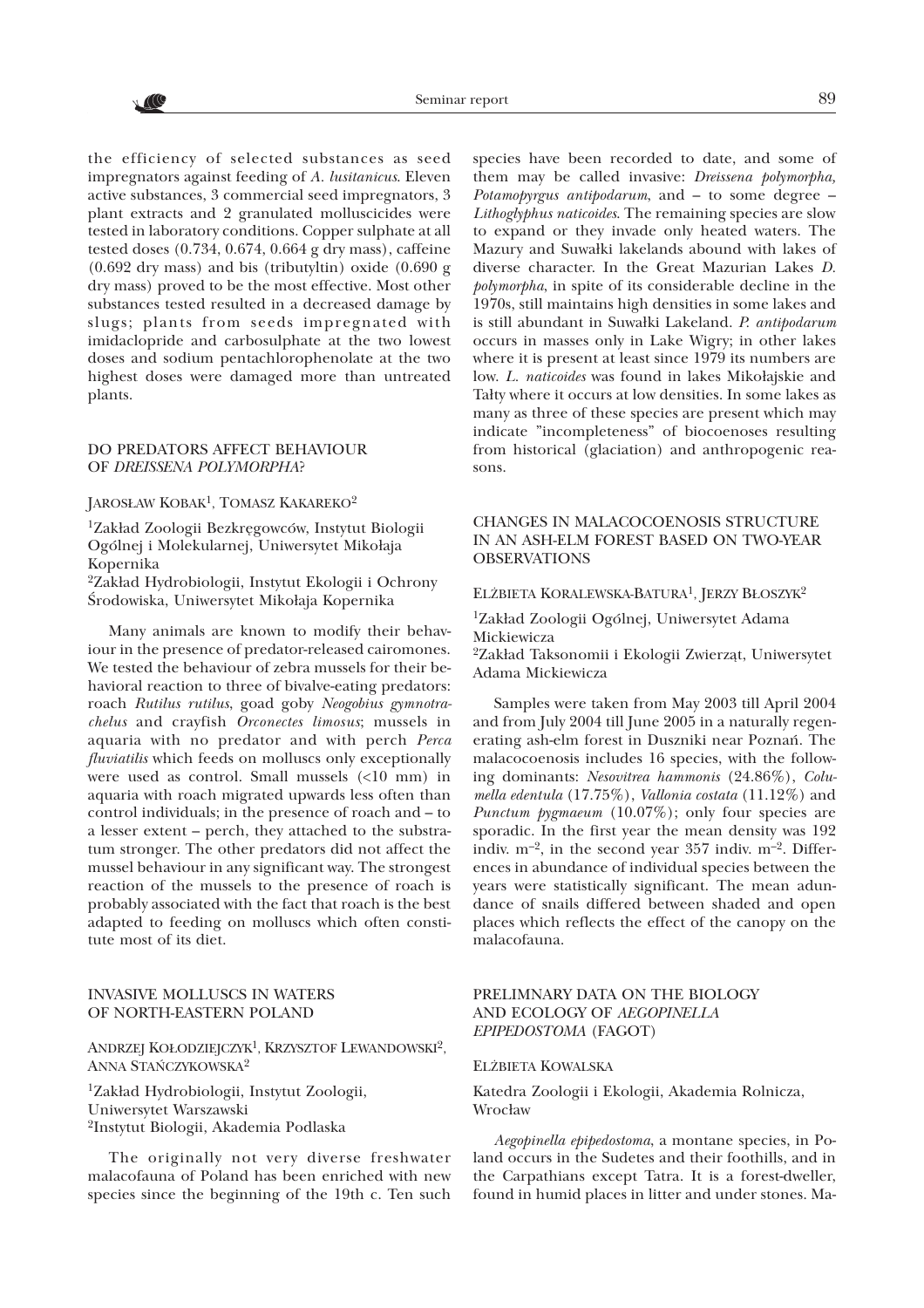terial for the laboratory culture was collected in Muszkowice (SW. Poland), where also field observations were made. The reproductive season in the studied population includes July, August and September. The earliest hatched juveniles reach a size of 3 whorls in their first season. Individuals wintering for the first time have 2.6–3.5 whorls. The mean growth rate is 0.5 whorl/month. In the second season the snails reach 4 whorls in May-July, and start reproducing. The number of eggs per batch is 4–20 (mean 10), the eggs are white, calcified, 1.3–1.8 (mean  $1.6$ )  $\times$  1.0–1.4 (mean 1.3) mm; incubation period is 27–41 (mean 35) days. Hatchlings have shells of 1.1–1.7 (mean 1.3) whorl.

# PREFERENCES OF SLUGS TO SOME VEGETABLE **SPECIES**

### JAN KOZ£OWSKI

#### Zakład Zoologii, Instytut Ochrony Roślin

Slugs cause losses of vegetable crops through eating all parts of the plants, especially at early development stages, and contaminating them with mucus and faeces. Of slugs occurring in Poland the most dangerous pests are *Deroceras reticulatum* (O. F. Müll.), common in agrocoenoses in the entire country, *Arion rufus* (L.) from the western part of Poland and *A. lusitanicus* Mabille, fairly recently introduced in the Subcarpathian region. Choice tests in the laboratory used young plants of ten vegetable species, separately for each slug species. The three slug species were found to differ in their preferences: all three species caused the greatest damage to beans and parsnips; *A. lusitanicus* and *A. rufus* considerably damaged cucumbers. Vegetables consumed to the least extent were onions, carrots, dill and lettuce.

## THE EFFECT OF TEMPERATURE ON THE HOST-PARASITE SYSTEM *VIVIPARUS VIVIPARUS* – *LEUCOCHLORIDIOMORPHA CONSTANTINAE*

#### NATALYA KRASUTSKA

Institute of Hydrobiology, National Academy of Sciences, Kiev

*Viviparus viviparus* was collected from the Kaniv Reservoir, Dnieper River and kept in two aquaria: cool (20–22°C) and warm (26–28°C) for 30 days. The body mass of snails, size of their parasites, prevalence and intensity of infection were recorded. The snails in their natural habitat were infected with *Lucochloridiomorpha constantinae* with the prevalence of 7.69% and mean intensity of 1 trematode per snail. No significant changes in the snail body mass were observed. The prevalence of infection in the cool aquarium was 13.04%, in the warm aquarium 31.82%, the respective values for intensity were 2.67 and 3.14 trematode per snail. The trematodes differed in size: the mean length of cercaria from the cool aquarium was  $658.33\pm216.87$  µm, from the warm aquarium – 777.89±225.00 µm, the respective values for the oral sucker diameter were 48.53±9.70 and 53.46±12.90 µm.

# NATIVE AND ALIEN MALACOFAUNA IN THE HEATED LAKE SYSTEM OF KONIN

#### ANDRZEJ KRASZEWSKI, BOGUS£AW ZDANOWSKI

Zakład Hydrobiologii, Instytut Rybactwa Śródlądowego w Olsztynie

Specific conditions in the Konin lakes (increased water temperature, diversity and complexity of habitats, hydrological situation) favour invasion by alien species. Thirty such species have been recorded to date, many of which are snails and bivalves. Native snails in the lakes are species common in Poland, among others *Viviparus viviparus, Bithynia tentaculata, Lymnaea stagnalis, Radix ovata, Physa fontinalis, Anisus vortex* and *Planorbarius corneus*; native bivalves include several species of sphaeriids (*Pisidium* sp., *Sphaerium* sp.) and unionids (*Unio tumidus, U. pictorum, Anodonta anatina, A. cygnea*). The most abundant of the seven alien species is *Dreissena polymorpha*; *Sinanodonta woodiana* is also numerous. Of snails *Melanoides tuberculata* shows locally a high density. The remaining four species: *Physella acuta, Menetus dilatatus, Ferrisia wautieri* and *Potamopyrgus antipodarum*, recorded earlier, show low densities.

# MOLLUSCS FROM HOLOCENE DEPOSITS OF THE VISTULA BAR

#### JARMILA KRZYMIÑSKA, RADOS£AW PIKIES

Pañstwowy Instytut Geologiczny, Oddzia³ Geologii Morza w Gdañsku

Eleven profiles along the section of the Vistula Bar located between Stegna and Piaski were examined with respect to the presence of mollusc shells. Two assemblages: freshwater and marine, were present. Freshwater fauna was found in four cores and was represented by *Valvata piscinalis* and *Bithynia tentaculata*. Marine fauna, found in most profiles, contained on the one hand species typical of low-salinity, shallow waters and widely distributed in the Baltic (*Hydrobia ulvae, H. ventrosa, Cerastoderma glaucum, Macoma balthica, Mytilus edulis, Mya arenaria),* on the other species of specific ecological requirements which indicate conditions different from those found today in the S. Baltic (*Retusa truncatula, Macoma calcarea, Mya truncata, Thracia papyracea*). The first group of species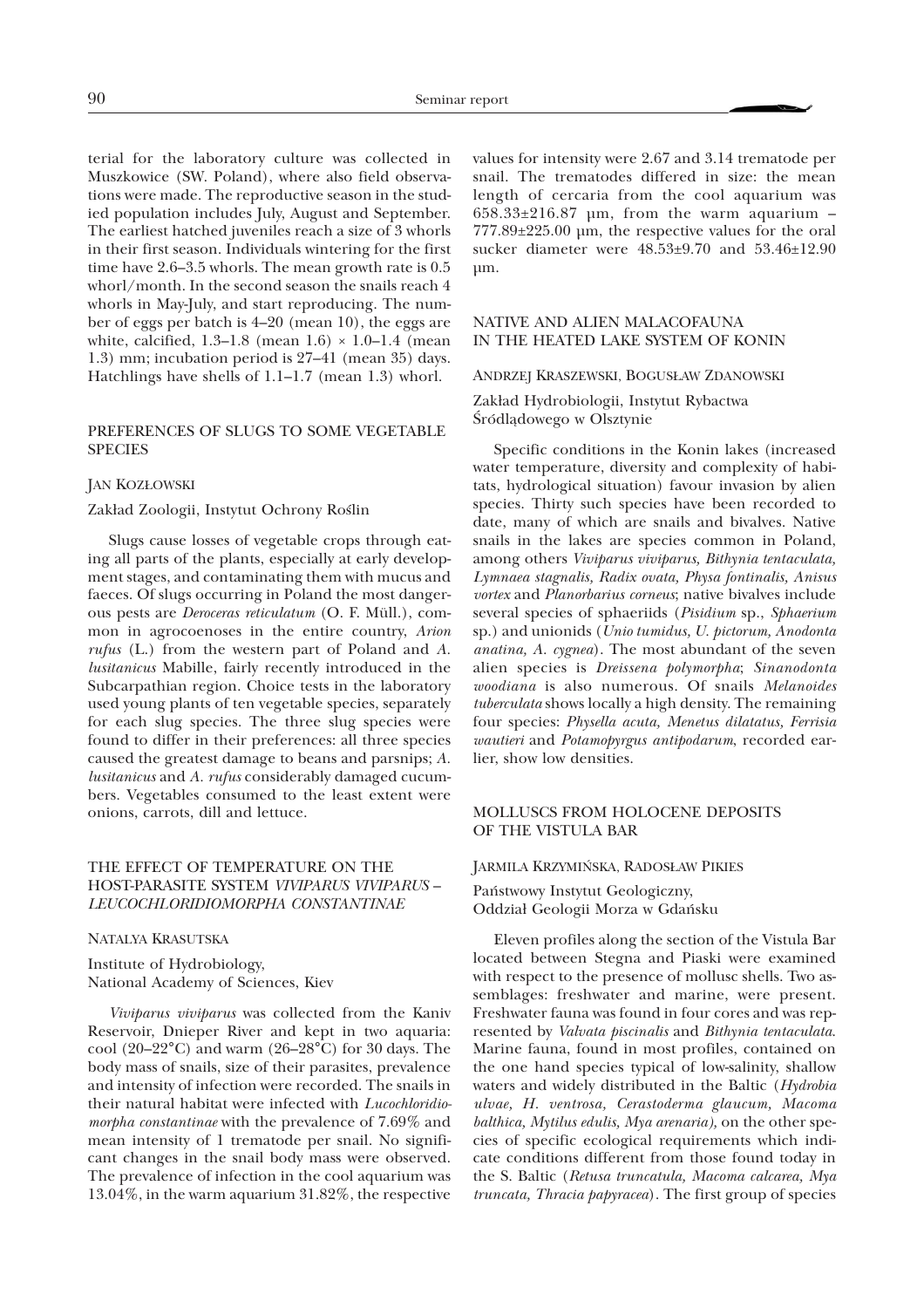is typical of the boreal climatic zone, the second documents transgression of the *Littorina* sea in the Atlantic period.

# MALACOFAUNA OF THE SASPÓWKA STREAM IN THE OJCÓW NATIONAL PARK. RESULTS OF THE STUDENTS' EXPEDITION, INVERTEBRATE SECTION

#### ZOFIA KSIĄŻKIEWICZ

Koło Naukowe Przyrodników Uniwersytetu im. Adama Mickiewicza w Poznaniu

Samples were taken in April 30th – May 3rd 2005 from three sites: one near Brama Krakowska on the Prądnik stream, two in the lower section of the Sąspówka stream. The resulting sixty specimens of snails and bivalves represented *Bythinella austriaca* Frauenfeld, 1859, *Ancylus fluviatilis* O.F. Müller, 1774 and *Pisidium personatum* Malm, 1855. Live individuals of *Bythinella austriaca* f. *cylindrica* were found in the two sites in Sąspówka.

### RARE, THREATENED AND ALIEN SPECIES IN MALACOCOENOSES OF SINKHOLE PONDS OF INDUSTRIAL AREAS (KATOWICE UPLAND)

IGA LEWIN<sup>1</sup>, ADAM SMOLIŃSKI<sup>2</sup>

<sup>1</sup>Katedra Ekologii, Zakład Hydrobiologii, Uniwersytet Ślaski <sup>2</sup>Główny Instytut Górnictwa w Katowicach

In order to trace the dependence between selected habitat parameters and the occurrence of molluscs, and to evaluate the state of aquatic habitats which provide refuge to some rare or threatened mollusc species, malacofauna of seven sinkhole ponds was studied. In 1993–2005 23 mollusc species were found in the ponds. *Potamopyrgus antipodarum* occurred in masses (up to  $2422$  indiv.  $m^{-2}$ ). A few rare, threatened or alien species were recorded: *Acroloxus lacustris* (L.), *Hippeutis complanatus* (L.), *Ferrisia clessiniana* (Jickeli), *Anodonta anatina* (L.), *Musculium lacustre* (O. F. Müll.), *Pisidium casertanum* (Poli). The mollusc density was positively correlated with pH; both density and pH were positively correlated with conductivity, dissolved substances, hardness, chlorides, alkalinity and phosphate concentration. The number of species was negatively correlated with conductivity, dissolved substances, chlorides and alkalinity.

### EFFECTIVENESS OF MARKING *HELIX POMATIA* IN FIELD STUDIES

MACIEJ LIGASZEWSKI, ANDRZEJ £YSAK, ZOFIA MACH-PALUSZKIEWICZ

Instytut Zootechniki w Balicach

*Helix pomatia* was collected from an area of 750 m<sup>2</sup>, confined by buildings and fences and covered in shrubs, and marked in May 2002 and May 2003, then sampled in July and August of 2002 and 2003. The snails were divided in size-based age classes, each class was marked with a different colour of durable wood varnish. On each occasion the sampling lasted 1 hour. The highest recapture rate was that for group >3+, followed by 2+ and 3+; only few individuals of group 1+ were recaptured. The results indicate a sedentary life style of the oldest age classes, and a tendency to migration in the youngest class.

## A CASE OF HERMAPHRODITISM IN *DREISSENA POLYMORPHA* (PALLAS)

ANNA MARIA ŁABĘCKA, JÓZEF DOMAGAŁA, PATRYCJA WYDERSKA

Katedra Zoologii Ogólnej, Uniwersytet Szczeciñski

Cases of hermaphroditism in typically dioecious bivalves are very rare. In our studies on the zebra mussel from Western Pomerania we sampled a site located below the water discharge from the power plant Dolna Odra. The mussels were fixed and their gonads subject to standard paraffin protocol, followed by hematoxylin-eosin staining. Examination of the gonads revealed one hermaphroditic specimen (0.63% total): both oocytes and spermatogenic cells were observed in the slides, as well as few spermatozoa and ovulated oocytes which may indicate synchronous gynandromorphism.

# DISTRIBUTION, ECOLOGY AND PRELIMINARY DATA ON LIFE HISTORY OF *CHARPENTIERIA ORNATA* (ROSSMÄSSLER, 1836) (GASTROPODA: PULMONATA: CLAUSILIIDAE)

#### TOMASZ K. MALTZ

Muzeum Przyrodnicze Uniwersytetu Wrocławskiego

*Charpentieria ornata* (Rossm.) is an E-Alpine or SE-Alpine species. It is distributed in the NW. part of the Dinaric Mts, in the Kapela and Velebit Mts, in the SE part of Alps; besides it has a few isolated localities in the Czech Republic. In Poland it has a group of closely situated sites (8 abandoned limestone quarries) near Żelazno (district of Kłodzko), which constitutes the northernmost fringe of its range. In each of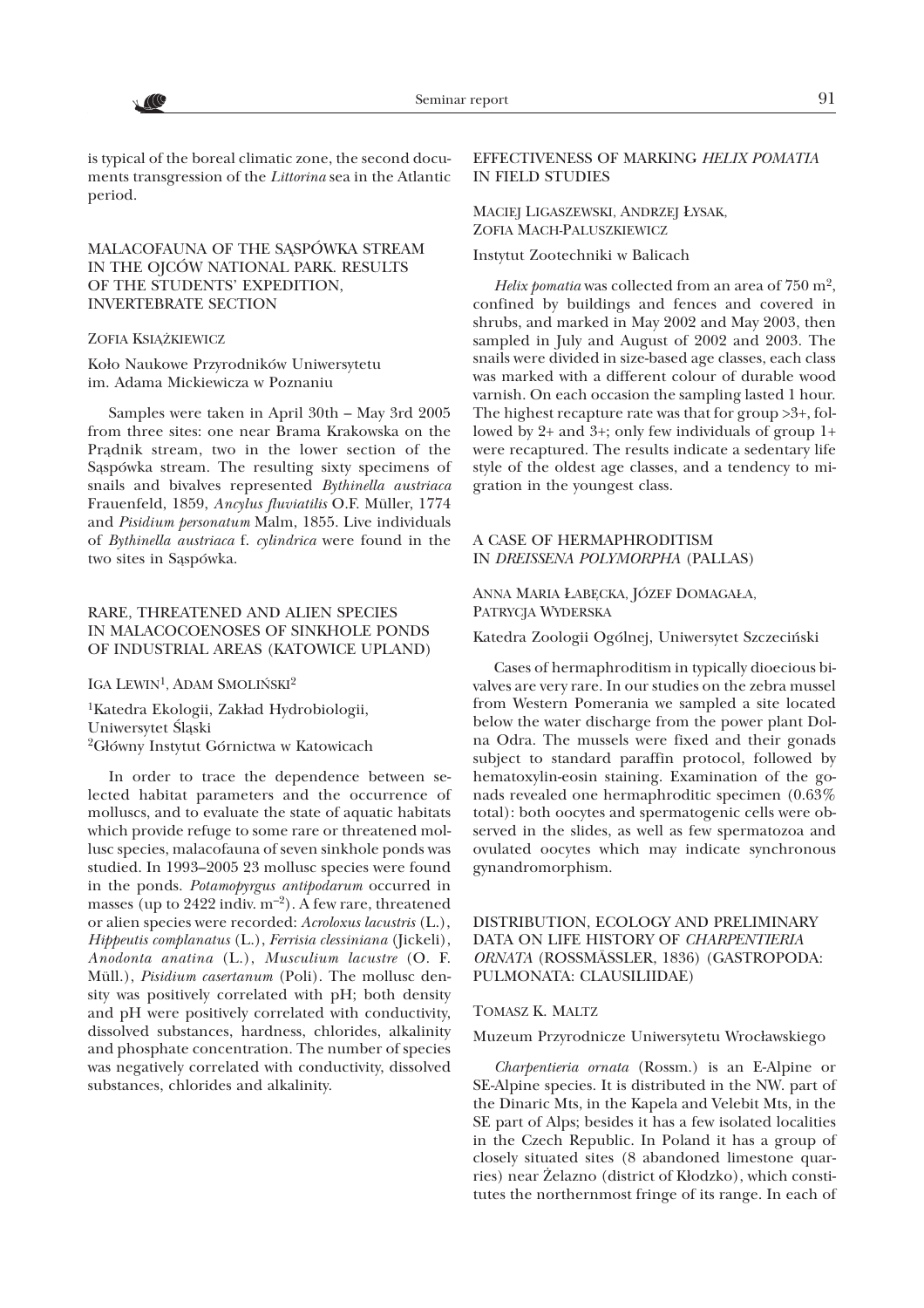these sites it is accompanied by 15–32 species. *Ch. ornata* is a calciphile, preferring rocky, partly wooded, humid but insolated habitats. It spends nights on rock faces and tree trunks, sheltering in rock crevices and moss during daytime. During the last two years one of the sites was monitored, using monthly marking of snails found with visual search within 2 hrs on a rock face and base, ca.  $18-20$  m<sup>2</sup> in area The number of collected individuals ranged from 72 to 155, juveniles constituting 23–40% (mean 32.9%). The total number of markings was 1,380 (mean 115 per month). Out of 759 marked snails 317 (42%) were marked once,  $187 (25\%)$  – twice,  $77 (10\%)$  – three times,  $49$  $(6\%)$  – four times, 18 (2%) – five times, 7 (0.9%) – six times, 3 (0.4%) – seven times and one (0.1%) was marked eight times. Individuals marked in the previous month constituted 51–88% originally marked sample (mean 74.7%). Six age classes were adopted in order to describe the age structure: five immature and one adult. *Ch. ornata* is oviparous. Preliminary data suggest that the two youngest age classes appear from April till the beginning of July and on the turn of August, which would indicate a spring and an early autumn egg-laying. Reaching ultimate size would fall on April and the beginning of September (in these periods subadult individuals were the most numerous). Life history and development of the reproductive system are currently being studied.

# LIFE CYCLE OF *BULGARICA CANA* (HELD, 1836) IN LABORATORY CONDITIONS (GASTROPODA: PULMONATA: CLAUSILIIDAE)

#### MAGDALENA MARZEC

#### Muzeum Przyrodnicze Uniwersytetu Wrocławskiego

The laboratory culture of *Bulgarica cana* was started in October 2004; the initial material included 52 adults from natural habitats in Romincka Forest (NE. Poland). During one calendar year (January-December 2005) the snails laid a total of 575 eggs from which 484 juveniles hatched (84%). The mean number of eggs per adult was 13.6; it is likely that some adults laid no eggs at all and thus the number of eggs per individual per year may be greater. At present individuals born in the laboratory are kept in pairs, in order to obtain more precise data on the number of eggs per year and per lifetime. The growth rate in the laboratory was varied. The shortest time from hatching to completion of growth was 18 weeks; most individuals completed their growth in 30 weeks. Some snails, though kept in the same conditions as growing individuals, did not grow. Growth completion is probably not associated with sexual maturity. The shortest time between growth completion and the first eggs was 10 weeks. The minimum generation time (from egg to egg) was 9 months. Considering sta-

ble conditions of the laboratory culture it can be supposed that it is the maximum rate of development. Fourteen adults and 17 juveniles aged 4–6 weeks were hibernated in semi-natural conditions during 4 winter months (November-February). All of them survived, though the temperature dropped below 0°C. It means that severe climatic conditions (such as very long and hard winters) do not affect the abundance of particular age classes in a negative way, but can prolong the generation time in the wild. The laboratory observations are being continued. Besides, some life cycle parameters will be also studied in natural conditions.

#### MICROCHEMICAL STUDIES ON THE SHELL OF *CEPAEA VINDOBONENSIS*

#### DOMINIKA MIERZWA

Muzeum i Instytut Zoologii, Polska Akademia Nauk

Microchemical examination of the shell of *Cepaea vindobonensis* with SEM coupled with electronic dispersvie spectrometer showed  $98\%$  CaCO<sub>3</sub>, mainly as aragonite and marginal quantities of calcite, and 2% of trace elements, among others Fe, Mg, Mn, none of them exceeding 1% shell mass. SEM pictures revealed layers formed by plate-like and needle-like aragonite crystals, 12–20 µm in size. The sutures showed locally the presence of calcite crystals, 3–8 µm in size. The presence of calcite is probably associated with shell microdefects.

# YEAST AS SUBSTITUTE FOOD IN LABORATORY CULTURE OF *DREISSENA POLYMORPHA*

#### PRZEMYS£AW NOWACKI

Pracownia Hydrobiologii Stosowanej, Instytut Ekologii i Ochrony Środowiska, Uniwersytet Mikołaja Kopernika

Previous studies showed that, out of five substitute diets for captive zebra museels, liofilised yeast was the best. This study was aimed at determining the optimum yeast concentration to maintain a stable condition of the mussels, assessed based on their attachment strength. Four concentrations were tested (25, 50, 100, 150 mg  $l^{-1}$ ), starved mussels were used as control; the mussels were examined 5 times at weekly intervals. The lowest concentration proved to be the most favourable, and caused no significant decrease in the attachment strength, compared to the initial condition.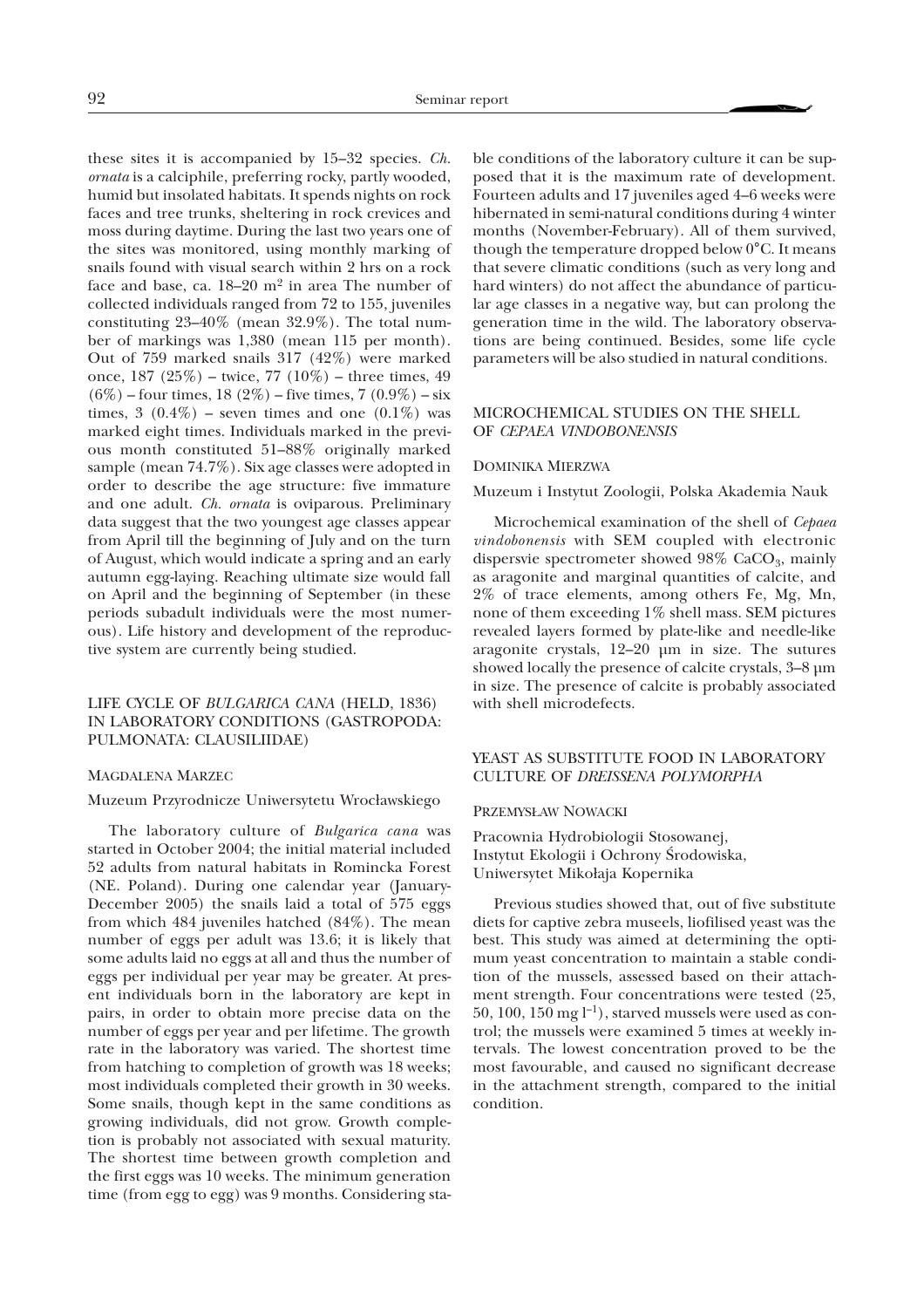# MECHANISM OF DEFENCE AGAINST FREE RADICAL DAMAGE IN TERRESTRIAL SNAILS (*HELIX POMATIA*)

ANNA NOWAKOWSKA, JUSTYNA ROGALSKA, MICHA£ CAPUTA

V (C

Zakład Fizjologii Zwierząt, Instytut Biologii Ogólnej i Molekularnej, Uniwersytet Mikołaja Kopernika

During winter torpor terrestrial snails must often survive periods of anaerobic conditions. Their metabolism is then only 16% control value, resulting in moderate hypoxia of internal organs. Quick oxygen uptake when the snails become active imposes oxidation stress on their tissues, because of increased release of free radicals. Spontaneous activation of snails kept at constant, low temperature in spring suggests a regular increase in the synthesis of natural antioxidants. We found the presence of glutathione in the haemolymph and tissue homogenates of snails during their winter torpor. Glutathione is one of the most frequent endogenous antioxidants. Next studies will be aimed at ascertaining if spring resumption of activity is preceded by an increase in glutathione concentration.

### DISTRIBUTION AND ROLE OF *CARDIUM GLAUCUM* POITER IN THE POLISH COASTAL ZONE OF THE BALTIC

KRYSTIAN OBOLEWSKI, MONIKA KONKEL

Zakład Ekologii i Ochrony Morza, Pomorska Akademia Pedagogiczna

Density, wet biomass and frequency of *Cardium glaucum* were determined in the coastal zone of the Baltic (to 3 nautical miles), Bay of Puck and Bay of Gdynia. The frequency was 83.3% in the Bay of Puck and 50% in open costal waters; the lowest value was noted for the estuary zone of rivers of Middle Pomerania (37.2%). The density ranged from 0 to 304 indiv.  $m^{-2}$ , the wet mass from 0 to 99.2 g  $m^{-2}$ . In the Bay of Gdynia the density was 7 times and the wet mass 3.4 times higher than in the open coastal waters; in the Bay of Puck the corresponding values were 4.8 × and 4 ×. The highest density and biomass in the open costal waters were noted 2 miles from the shore, and in the bays – 30 m from the shore.

### SHELL CANNIBALISM IN TERRESTRIAL SNAILS IN CONDITIONS OF CALCIUM DEFICIT

#### MAŁGORZATA OŻGO, ZDZISŁAW BOGUCKI

Pomorska Akademia Pedagogiczna

Terrestrial snails commonly use calcium resources contained in shells but usually the phenomenon is restricted to empty shells. In conditions of increasingly common and increasingly stronger acidification of habitats, calcium deficit leads, in some species, to consumption of shells of live snails. In some sites we observed damage to shells of live *Cepaea nemoralis* and *H. pomatia* by *C. nemoralis*. As a result, the prey shell bears irregularly shaped lesions, penetrating mesostracum and hypostracum; sometimes the shell is completely perforated. The soil in this sites showed a very low pH and calcium content.

# MOLECULAR CHARACTERISTICS OF 3'END OF a SUBUNIT cDNA OF NaK-ATPASE IN *HELIX POMATIA*

JOANNA PIEÑKOWSKA, PAULINA NOWAK, ANDRZEJ LESICKI

Zakład Biologii Komórki, Uniwersytet Adama Mickiewicza

NaK-ATPase (sodium-potassium pump) is an integral part of cell membrane, with two subunits: catalythic alpha, and beta which is necessary for translation, transport, stabilisiation and functioning of the alpha subunit. The alpha subunit is conservative (similarity between birds, fishes and mammals close to 90%); the gene encoding it may be phylogenetically useful. Information on this subunit in molluscs is scanty. We characterised a sequence of 3'end of this subunit, of 1,100 nucleotides, in *Helix pomatia*. Computer analysis identified within it an open reading frame coding for a fragment of polypeptide 221 aminoacids long, corresponding to carboxyl end of the protein. The fragment is built of five transmembrane domains (complete alpha subunits have ten domains). At present we are trying to characterise the 5'end.

# SUSCEPTIBILITY OF ORNAMENTAL PLANTS TO SLUG FEEDING

#### MARTA PISAREK

Katedra Agroekologii, Uniwersytet Rzeszowski

Slugs often damage ornamental plants in gardens. In 2001–2002 and 2004–2005, 80 species of ornamental plants were tested for their susceptibility to feeding of slugs of the genus *Arion*. Thirty four species were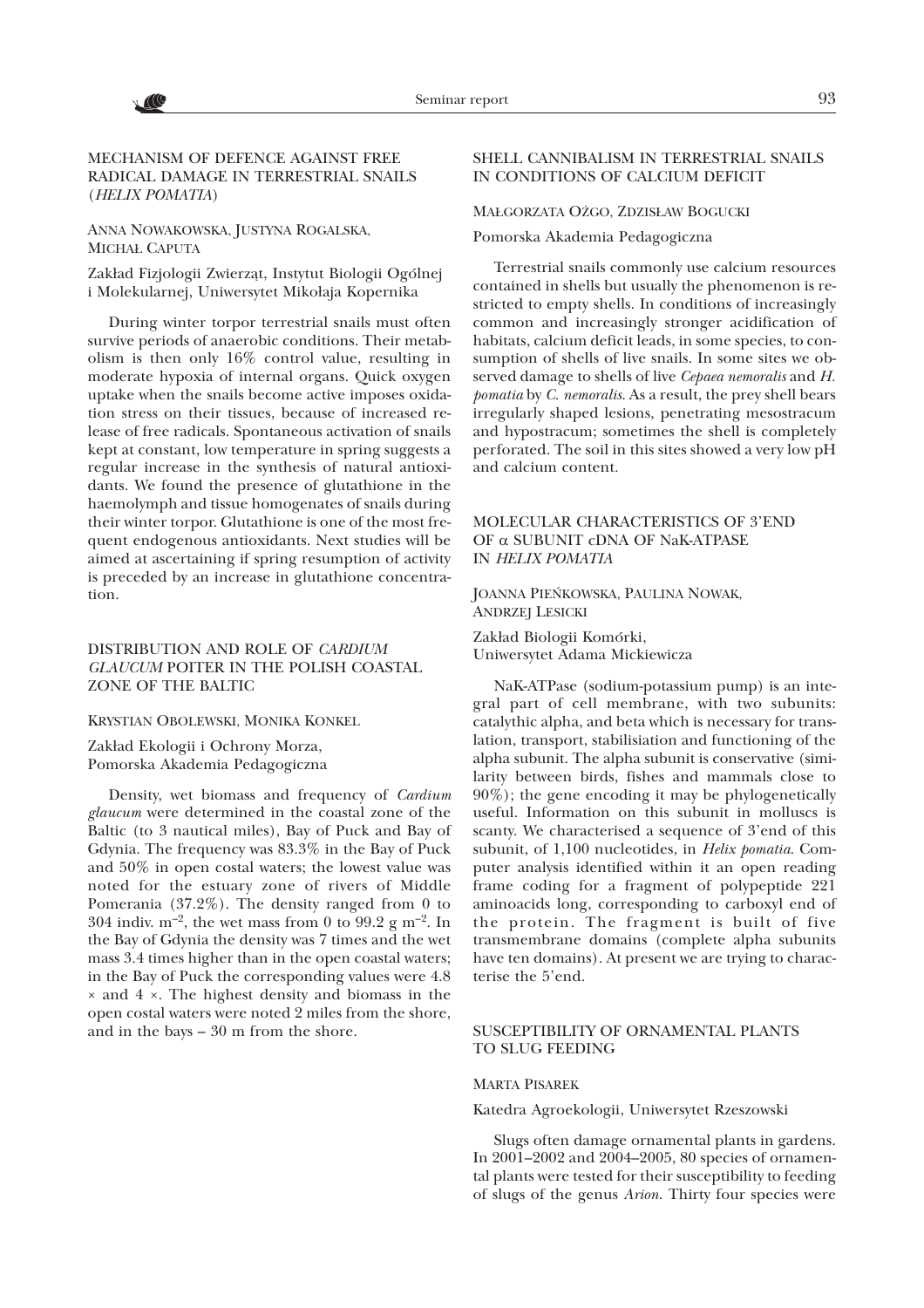not damage throughout the season, further 24 were damaged only to a small extent. These species should be recommended for cultivation in areas with high density of *Arion*.

# OF OLD AND NEW PUPILLOIDS OF PAKISTAN (TRUNCATELLININAE, VERTIGININAE, GASTROCOPTINAE, PUPILLINAE)

#### BEATA M. POKRYSZKO<sup>1</sup>, KURT AUFFENBERG<sup>2</sup>, JAROSLAV Č. HLAVÁČ<sup>3</sup>, FRED NAGGS<sup>4</sup>

<sup>1</sup>Museum of Natural History, Wrocław University 2Museum of Natural History, University of Florida, Gainesville, USA 3Institute of Geology AS CR, Laboratory of Environmental Geology, Prague, Czech Republic 4Department of Zoology, The Natural History Museum, Cromwell Road, London, UK

Based on over 3,500 shells and alcohol-preserved specimens from 77 localities, new records of 12 species (*Truncatellina callicratis* (Scacchi), *T. himalayana* (Benson), *Boysia boysii* (L. Pfeiffer), *Vertigo antivertigo* (Draparnaud), *V. pseudosubstriata* Lozek, *Gastrocopta avanica* (Benson), *G. huttoniana* (Benson), *G. klunzingeri* (Jickeli), *Pupilla muscorum* (Linnaeus), *P*. *annandalei* Pilsbry, *P. turcmenica* (O. Boettger), *P. signata* (Mousson)) are given; further ten species (*Columella diamiri* n. sp., *Truncatellina ayubiae* n. sp., *T. bituberculata* n. sp., *V*. *megastriata* n. sp., *V. nangaparbati* n. sp., *Boysidia tamtourica* n. sp., *Pupilla khunjerabana* n. sp., *P. satparana* n. sp., *P. ziaratica* n. sp., *P. pseudoturcmenica* n. sp.) are described. Data on shell variation are provided for most species and data on the reproductive system for nine species. The northern part of the country has the highest diversity of pupilloids belonging to the genera discussed herein. Ten species are currently considered endemic to Pakistan, three are widely distributed, nine are known also from elsewhere in Asia or in the world. At the generic level the fauna displays a high degree of Palaearctic/Holarctic influence.

# SHAPING OF ZEBRA MUSSEL POPULATIONS IN HEATED WATER ECOSYSTEMS (KONIN LAKES)

#### OLGA SINICYNA1, BOGUS£AW ZDANOWSKI2

1Instytut Hydrobiologii, Ukraiñska Akademia Nauk, Kijów

<sup>2</sup>Instytut Rybactwa Śródlądowego, Olsztyn

Shaping of zebra mussel populations in the heated system of Konin lakes is a resultant of homogenisation (prolonged planktonic phase at higher temperatures) and diversification (different temperatures favour differences between colonies). The sum of effective temperatures for the growth of zebra mussel in 1993–2005 was twice higher than in natural habitats. In such conditions the mussels do not stop growing in winter, they grow fast, mature early and have a short life span. The strategy in ustable habitat is maximum energy investment in reproduction – K strategy.

## AN OVERVIEW OF THE DATA ON THE GENUS *ARION* FÉRUSSAC IN LITHUANIA

### GRITA SKUJIENE

### Department of Zoology, Vilnius University

The genus *Arion* Férussac, 1819 is problematic in that many of its component taxa may be either complexes of species or distinct, polymorphic species. For example, BACKELJAU and DE BRUYN distinguished two chromosome groups [=subgenera]: *Lochea* and *Prolepis*. Earlier, the complex *A. hortensis* Férussac, 1819 had been divided in three species: *A. distinctus* Mabille, 1868, *A. owenii* Davies, 1979 and *A. hortensis* Férussac, 1819, and new data on the *A. Subfuscus/ fuscus* (Draparnaud, 1805) raised new questions. Seven slugs of the genus *Arion* were recorded from Lithuania. Our molecular data cast doubts on the subdivision into subgenera *Lochea* and *Prolepis*. Genetic variation in the A fragment of coI gene in *A. distinctus* (subgenus *Prolepis*) places it closer to *A. fuscus* (subgenus *Lochea*) than to *A. hortensis* (*Prolepis*).

### DISTRIBUTION AND ECOLOGY OF *BATAVUSIANA* (UNIONIDAE) IN THE UKRAINE

# AGNIESZKA STADNYCHENKO, RUSLANA MELNYCHENKO, OLESYA PAVLUCHENKO, LARISA JANOVICH

Ivan Franko Zhytomir University

*Batavusiana* Bourguignat in Locard, 1898 is regarded by some authors as a polymorphic species *Unio crassus* Philipsson, 1788, by others – as several species of the genus *Crassiana* Servain, 1882. We collected unionids in 502 localities in the Ukraine; *Batavusiana* was found in 56 of them, in various river systems, with a frequency of 0.5–6.7% samples, density usually 0.5–2 indiv.  $m^{-2}$ , biomass 10.7–25.1 g  $m^{-2}$ . Morphometric analysis revealed several morphs which, however, are difficult to distinguish and require further studies. With respect to their ecological requirements the bivalves are rheophiles, requiring a high oxygen content, pH exceeding 7 and stony or sandy-stony bottom. Water chemistry affects their colour, growth rate, shell thickness and corrosion of the umbones. A parasitic nematode *Aspidogaster conchicola* is in most localities found in 5–13% bivalves, usually 1.5–2 individuals per bivalve; it is located in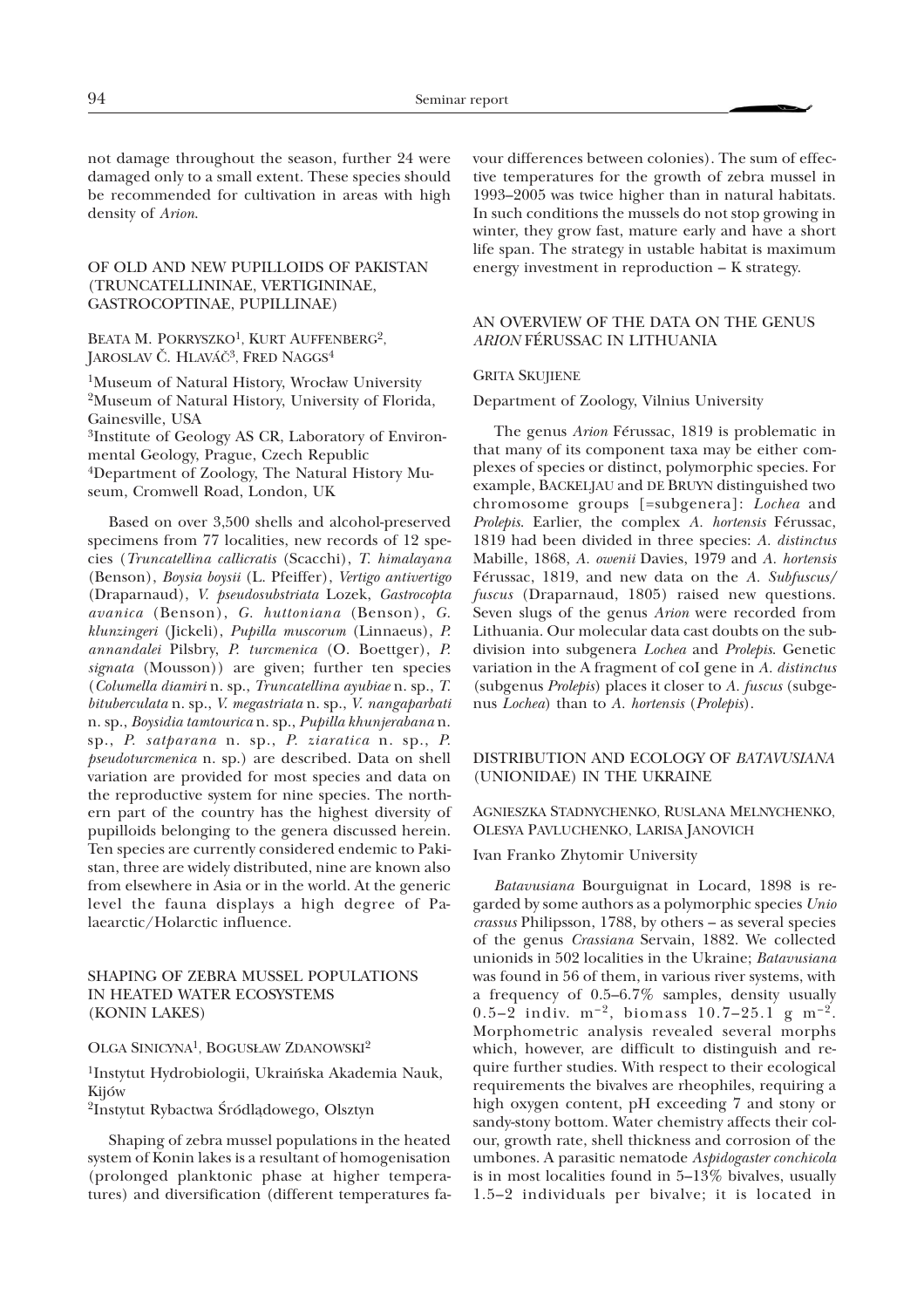pericardium or pericardium and kidney. In the Ukraine *Batavusiana* starts reproducing at the age of 3–4 years and is less fertile than *Unio*.

# DOUBLE UNIPARENTAL INHERITANCE OF MITOCHONDRIAL DNA IN *ANODONTA WOODIANA* (UNIONIDAE)

#### MARIANNA SOROKA

### Katedra Genetyki, Uniwersytet Szczeciñski

Typically, mitochondrial DNA (mtDNA) is inherited from the mother in an unchanged form. In freshwater and marine bivalves double uniparental inheritance (DUI) is observed: mtDNA of F type is inherited from the mother, of M type from the father. Males have both types of mtDNA. Males receive the M type located in their gonads from their fathers and pass it on only to their sons. Their somatic tissues contain type F of mtDNA which is inherited from the mother. Females have only F type they inherited from their mothers. In freshwater bivalves in phylogenetic analyses F and M types form separate clades which can be independently used in phylogenetic analyses. The fact that DUI was found in phylogenetically remote bivalve families (Mytilidae, Veneridae, Unionidae) suggests that the phenomenon is widespread. Among unionids DUI was found in 12 species. The taxonomic restriction of the phenomenon is difficult to explain. Many authors use somatic tissues as a source of DNA, thus obtaining only F haplotype. Sequential analyses of a fragment of COI gene revealed two haplotypes: F and M, in *Anodonta woodiana*. The fragment showed a high genetic diversity in specimens from Poland and Japan.

#### RESOURCES AND COMMERCIAL EXPLOITATION OF *HELIX POMATIA* L.

#### KAZIMIERZ STEPCZAK

Zakład Zoologii Ogólnej, Uniwersytet Adama Mickiewicza

*Helix pomatia* is commercially exploited in entire Poland but its resources vary between regions: 50% or more of the total yield comes from the western part of the country. The populations from these areas are only little or moderately threatened, assuming moderate exploitation. When a certain critical level is exceeded, further exploitation stops being profitable. The mechanism does not work for some populations, since with increasing unemployment many people decide on a time-consuming and low-profit exploitation which may even result in disappearance of some populations. Fifty populations were monitored, the number because of costs was later reduced to thirty. Till

2000 three of them were destroyed as a result of excessive exploitation. In 2003 another two populations ceased to exist. The monitored populations consist mainly of juvenile snails; the second group includes adult snails 78% of which match the size standards. At such population structure catches usually contain only 2% snails below size standards. Removal of 45% or more standard-sized snails from a population disturbs its reproductive structure. Within the last 10 years sporadic data suggest up to 30% snails below standard size in the catches. Before 1990 areas of *Helix* exploitation constituted 60% in Wielkopolska, with the mean annual catch of 30 t. At present the exploitation includes 70% area and the catches amount to 120 t. Rational management should consider only areas where the snails are abundant, with removal of at most 44% standard-sized snails which is at most 110 t. per year. Catches from previous years should not be adopted as bases for prognosing next year catches.

# FRESHWATER SNAILS OF SAND PITS IN UPPER **SILESIA**

# MA£GORZATA STRZELEC, ANETA SPYRA, W£ODZIMIERZ SERAFIÑSKI

Zakład Hydrobiologii, Katedra Ekologii, Uniwersytet Śląski

Mining resulted in numerous (over 70) postexploitation reservoirs in Upper Silesia. Most are sand pits; in time they become habitats for aquatic molluscs. The studies included 16 sand pits (9 smaller and 9 larger than 15 ha). Twenty five snail species were recorded: 22 in small and 24 in large reservoirs. *Viviparus contectus* was limited to small ponds, *Aplexa hypnorum*, *Anisus leucostomus* and *Gyraulus rossmaessleri* were found only in large ponds. Fourteen species inhabited more than 50% sites of each group (e.g. *Planorbis planorbis, Armiger crista* and *Planorbarius corneus* in small ponds, *Radix peregra* in large ponds). The most common species in the whole material were: *Radix peregra, Planorbis planorbis, Gyraulus albus* and *Planorbarius corneus*. None of the analysed habitat factors affected the structure of the snail communities in a significant way. The invasive *Potamopyrgus antipodarum* caused decrease in indices of diversity.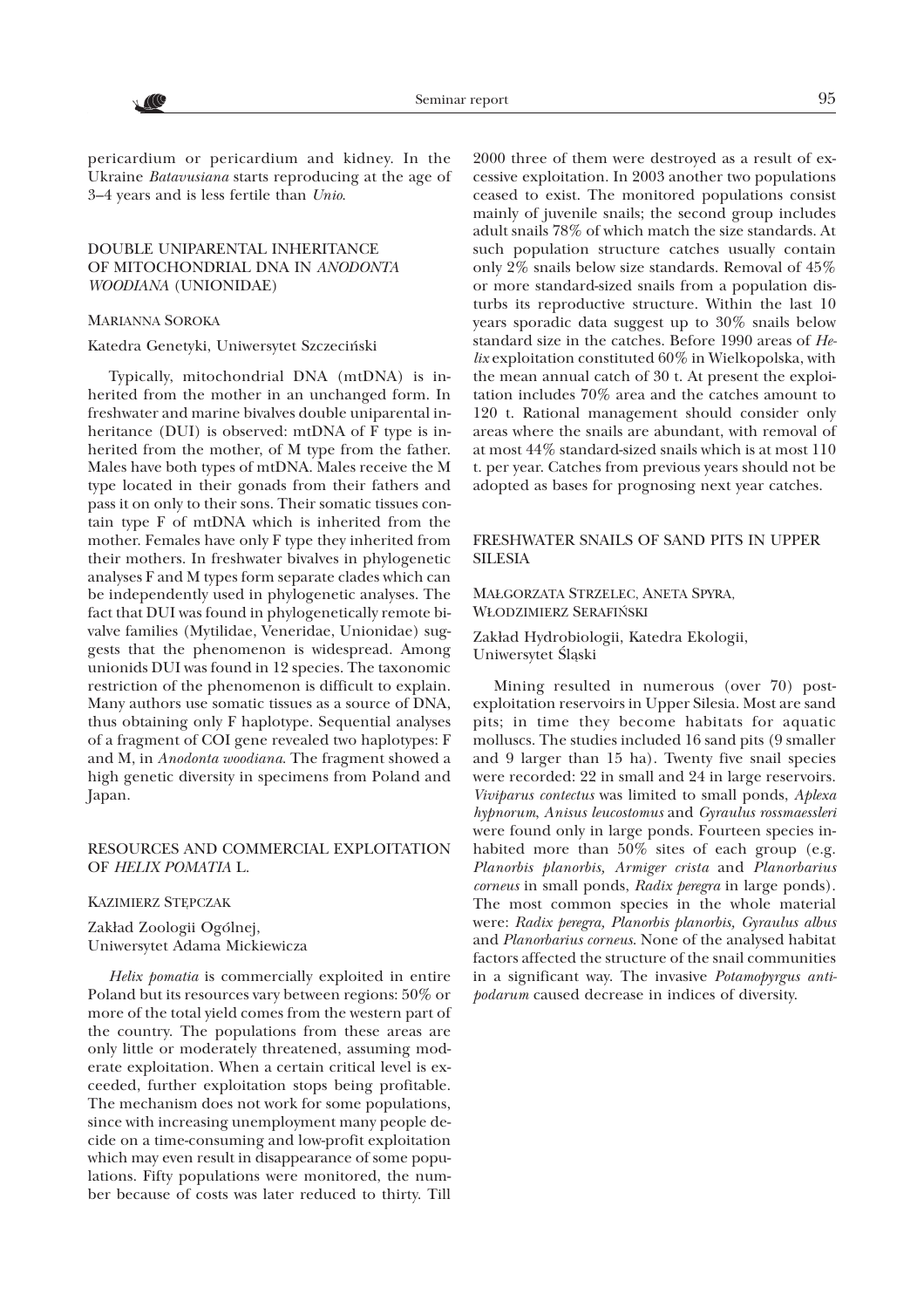# *PHYSELLA ACUTA* (DRAPARNAUD, 1805) – OVER 30 YEARS EXPANSION IN UPPER SILESIA AND ADJACENT AREAS

MA£GORZATA STRZELEC, ANETA SPYRA, W£ODZIMIERZ SERAFIÑSKI

Zakład Hydrobiologii, Katedra Ekologii, Uniwersytet Śląski

*Physella acuta* is alien in Poland; in Upper Silesia it was first recorded in 1974. During the next 30 years it invaded ca 15.000 km2; it occurs in rivers (22 localities) and anthropogenic reservoirs of different origin (46 localities). Samples were taken in 1974–2004 from various substrata. Over 5,000 live specimens were collected. The lower intensity of invasion of the species compared to *Potamopyrgus antipodarum* result probably from a smaller ecological tolerance. In heated-water reservoirs it is abundant for a short time after its first appearance, in waters of natural thermal regime the densities are lower. *Ph. acuta* most often inhabits small, slow-flowing rivers and sand pits. In most localities it constituted 1–10% collection. It reached the highest density in sand pits. Its occurrence is limited by concentration of magnesium ions; it does not occur in water exceeding 50 mg  $Mg^{2+}$  dm<sup>-3</sup>. No effect on the native fauna was found.

SEASONAL CHANGES IN THE STRUCTURE OF TWO POPULATIONS OF *VESTIA GULO* (E. A. BIELZ)

#### ANNA SULIKOWSKA-DROZD, MONIKA KUNA

Katedra Zoologii Bezkregowców i Hydrobiologii, Uniwersytet £ódzki

In 2005 we started field studies aimed at tracing the age structure of *Vestia gulo* in two sites in Gorce, of different habitat conditions: Kamienica R. valley (650 m a.s.l.) and Dunajec R. valley (425 m a.s.l.). Snails were collected 4 times a year from an area of 2–4 m2 in each site; following measurements the snails were marked and released. The youngest age class (up to 2 mm shell height) appeared only in July. Till the end of October most snails reached 5 mm in site A and even 7 mm in site B. In site A another group included snails whose shells in June reached 3.1–9 mm, and during consecutive months – 6.1–13 mm. They were probably young of 2004, but the wide range of shell height may indicate their origin from two reproductive seasons. In site B most juveniles from the previous season had shells 7.1–8 mm high in June and 11.1–12 mm high in October. The third juvenile group (11.1–13.0 mm) was disticnt in site A only in June (young of 2003?). Probably next month all of them completed growth and built apertural barries. The fourth group present throughout the study period in-

cluded adults whose size differed between the two sites (mean shell height 15.55 mm in site A and 16.34 in site B). The density in site A was 30–56 indiv.  $m^{-2}$ , in site B 190–390 indiv.  $m^{-2}$ . The observations suggest a quicker growth in the Dunajec valley which may result from more favourable thermal conditions.

#### *VIVIPARUS DILUVIANUS* (KUNTH) FROM SZYMANOWO IN POLESIE

#### MARCIN SZYMANEK, KRZYSZTOF BIŃKA

Instytut Geologii Podstawowej, Uniwersytet Warszawski

The site of lacustrine deposits of Masovian interglacial is located in Szymanowo ca. 17 km SE of Biała Podlaska (E. Poland). The deposits come from the terminal part of the Masovian interglacial optimum, the hornbeam-fir level. 619 specimens of *Viviparus diluvianus* from 9 samples taken at intervals of 10 cm (depth 0.55–1.60 m) were examined with respect to their height, width, body whorl height, aperture height and width and coefficients describing shell proportions. Values of all the metric characters and most coefficients were found to decrease towards the top of the profile: the snails became less slender, with a wider and lower aperture. The most abrupt change was observed at the level corresponding to shallowing of the lake, increasing continentalisation of the climate, and decreasing temperature.

#### MALACOLOGICAL STUDIES IN ARCHAEOLOGY

#### ALDONA W£OKA

Instytut Archeologii i Etnologii PAN, Poznañ

Mollusc remains are among the most frequent invertebrate remains in archaeological sites. They provide information on the past environments (bioindicators), are useful for radiocarbon dating and – in the case of synanthropic molluscs – provide a particular chronological indicator. Molluscs and their shells have been used by man since Upper Paleolythic (the oldest finds, from Turkey, dated at ca. 43,000–41,000 years BC). Shells were used to produce ornaments, incrustations of wooden objects, tools (spoons, containers, lamps, tools for cutting, polishing etc); two cowrie species (*Cypraea moneta* and *C. annulus*) were used as currency. Shell middens from archaeological sites include consumption (in the case of edible molluscs) or production (purple dye production) refuse. The objective of archaeomalacology is acquiring the greatest possible amount of information, not only on the shells themselves but also on the environment and source and availability of the shells.